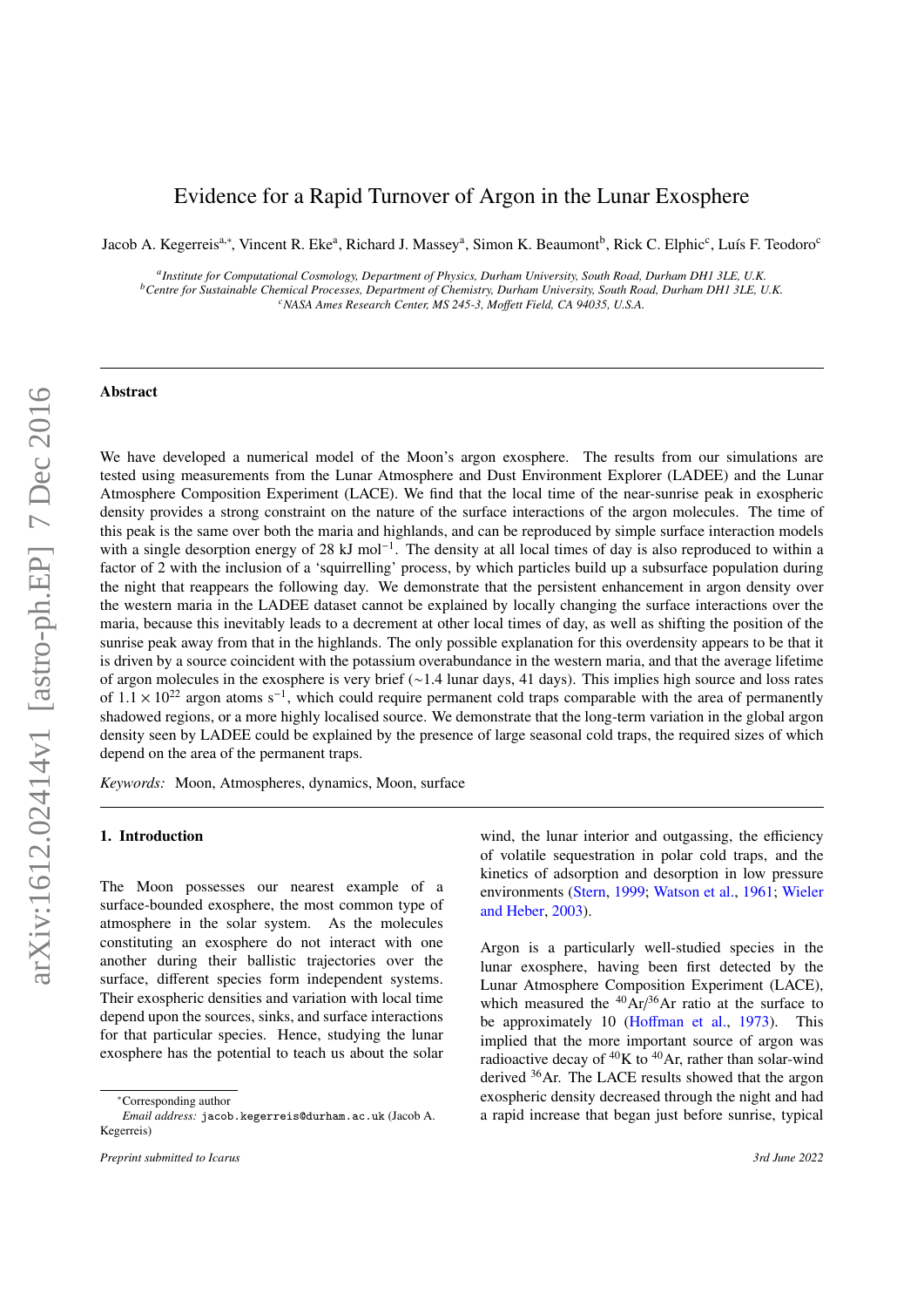of a condensible gas that adsorbs to the cold nighttime surface and desorbs at dawn [\(Hodges and Johnson,](#page-15-1) [1968\)](#page-15-1). In addition to this daily variation, there was a longer term decrease by a factor of approximately 2 seen during the nine lunar days of observations [\(Hodges,](#page-15-2) [1975\)](#page-15-2).

The Lunar Atmosphere and Dust Environment Explorer (LADEE) orbital mission produced a wealth of data concerning the lunar exosphere at altitudes from 3–140 km [\(Elphic et al.,](#page-15-3) [2014\)](#page-15-3). As well as measuring the daily and long-term variations in argon density during its 5 month mission, the Neutral Mass Spectrometer (NMS, Mahaff[y et al.,](#page-16-3) [2014\)](#page-16-3) also determined the vertical structure of the exosphere and the variation with selenographic longitude. This led to the discovery that there was an enhancement in the argon exospheric density over the western maria, dubbed the argon 'bulge' by [Benna et al.](#page-15-4) [\(2015\)](#page-15-4). The long-term variation in the argon abundance was ∼28 % during the LADEE mission, much smaller than had been seen 40 years earlier by LACE over similar time periods. However, [Hodges and Maha](#page-15-5)ffy [\(2016\)](#page-15-5) noted that 'the absence of sensitivity-related tests of the Apollo 17 instrument allows the possibility that the 1973 results were in-part artefacts.'

Different models of aspects of the lunar  $40Ar$  system have been created to help interpret the available data, both in terms of the outgassing rate from the surface and the corresponding sinks that are necessary to yield the measured exospheric density. [Hodges](#page-15-2) [\(1975\)](#page-15-2) used the LACE data and Monte Carlo methods to simulate an argon exosphere to constrain both the source rate and the surface interactions. [Grava et al.](#page-15-6) [\(2015\)](#page-15-6) also employed a Monte Carlo technique to follow an initial injection of argon molecules through their lifetimes in the exosphere, concluding that approximately 10 % of the area of permanently shadowed regions (PSRs, [Mazarico et al.,](#page-16-4) [2011\)](#page-16-4) needed to cold trap molecules in order to provide a sufficiently high loss rate to match the LACE long-term decline in argon exospheric density. Had a continuous background source been included in their model, larger cold traps would have been required to deplete the exospheric argon density rapidly enough.

Using their model, [Grava et al.](#page-15-6) [\(2015\)](#page-15-6) suggested that long-term variations in the exospheric density can be ascribed to sporadic moonquakes. [Benna et al.](#page-15-4) [\(2015\)](#page-15-4) noted the possibility of tidal stress as the source of the LADEE variation. In contrast, [Hodges and](#page-15-5) [Maha](#page-15-5)ffy [\(2016\)](#page-15-5) proposed that seasonal fluctuations in the total cold trap area are responsible for the smooth, mission-long variations in argon density measured by LADEE [\(Benna et al.,](#page-15-4) [2015\)](#page-15-4).

More than one proposed explanation also exists for the bulge – the persistent enhancement of exospheric argon localised over the western maria. [Benna et al.](#page-15-4) [\(2015\)](#page-15-4) noted the similarity between the longitudinal variation in argon and the map of near-surface potassium returned by the Lunar Prospector Gamma Ray Spectrometer (LPGRS, [Lawrence et al.,](#page-16-5) [1998\)](#page-16-5). However, [Hodges](#page-15-5) [and Maha](#page-15-5)ffy [\(2016\)](#page-15-5) asserted that the lifetimes of argon molecules in the lunar exosphere are too long for them to reflect their source locations. Instead, they suggest that the bulge results from lower desorption energies at these longitudes, which would cause argon to spend less time residing on the surface where it cannot be measured.

In this paper, we develop a new model of the lunar argon exosphere using Monte Carlo methods. This approach is similar to those described by [Smith et al.](#page-16-6) [\(1978\)](#page-16-6), [Hodges](#page-15-7) [\(1980a\)](#page-15-7), and [Butler](#page-15-8) [\(1997\)](#page-15-8), in their studies of the helium and water exospheres of the Moon and Mercury. We apply our algorithm to address the questions of what is responsible for the longitudinal and long-term variations in the argon densities measured by LADEE. Specifically, we produce the first simulations with: periodically varying cold trap areas; a source that reflects the lunar near-surface potassium distribution; and spatially-varying surface interactions.

Section [2](#page-1-0) contains a description of the data set used and an overview of the different aspects of the lunar argon exosphere that the LADEE data can constrain. Our model is outlined in Section [3,](#page-5-0) and the results and their implications for the source, sinks and regolith interactions of argon atoms are described in Section [4.](#page-8-0)

# <span id="page-1-0"></span>2. Data

The NMS on LADEE measured the density of argon (and other species) in the lunar exosphere from  $22<sup>nd</sup>$  November 2013 to 17<sup>th</sup> April 2014 at a wide range of altitudes, longitudes, and local times of day at latitudes within 30◦ of the equator. Derived data, including background-subtracted argon number densities at altitude, were obtained from The Planetary Atmospheres Node of NASA's Planetary Data System.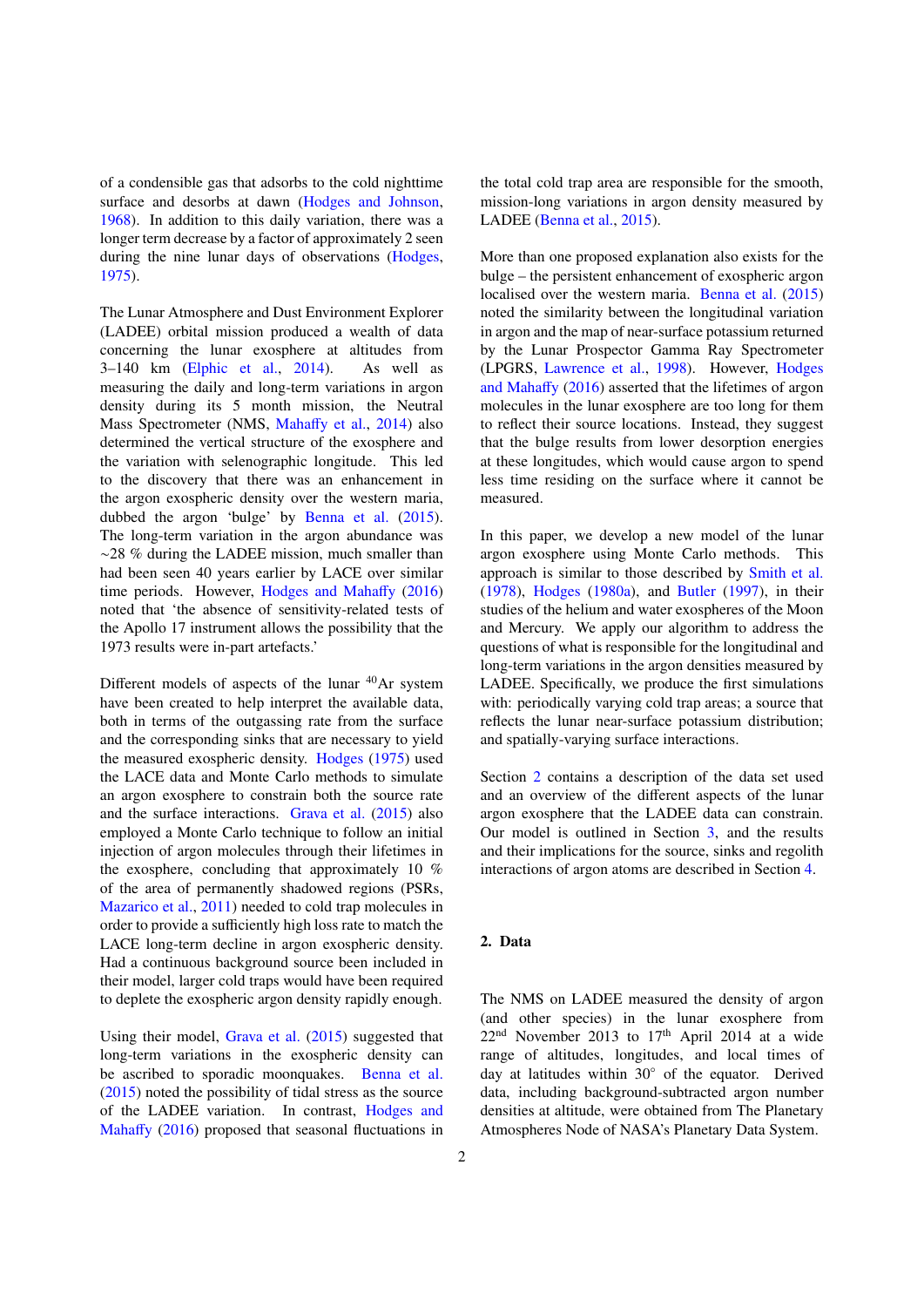We apply two cuts to the entire LADEE argon data set. to produce the subset of data used here. In the full data set, any densities that are negative after the background subtraction (due to noise) have had their values set to zero, which causes the mean to be artificially high if these are either included as zeros or discarded. We only use data in bins of local time of day and selenographical longitude for which more than half of the observations are positive. In this way, the medians of the resulting sets of measurements should not be biased by this prior treatment of negative values. Also, an unaccounted-for temperature dependence of the instrument background can affect the densities just after midnight (M. Benna, personal communication, July, 2016). This problem is only important at this local time of day and for very low densities, where the instrument background was large compared with the signal. We therefore discard data at local times of day  $180^\circ - 265^\circ$  (where  $0^\circ$  is noon, 90° is sunset, 180° is midnight, and 270° is sunrise). Fortunately, the LACE data largely fill the overnight gap, and we supplement the LADEE measurements using the results presented by [Hodges](#page-15-2) [\(1975\)](#page-15-2).

Four complementary aspects of the argon exosphere can readily be studied: (1) the change in density with altitude; (2) the long-term variation in the global density during the months of LADEE's operation; (3) the density distribution with local time of day; and (4) the dependence on selenographical longitude, showing the bulge over the western maria [\(Benna et al.,](#page-15-4) [2015\)](#page-15-4).

#### <span id="page-2-2"></span>*2.1. Densities at Altitude*

In order to study the final three of these distributions, we need to account for the measurement altitude varying from 3 to 140 km. Following convention, and for comparisons with the LACE data, we convert all measurements to the corresponding densities that would have been measured at the surface. To do this, we consider the expression derived by [Chamberlain](#page-15-9) [\(1963\)](#page-15-9) linking the number density in an exosphere as a function of height, *n*(*h*), to the number density and temperature at the surface,  $n_0$  and  $T$  respectively. For a spherical body with mass *M* and radius *r*,

<span id="page-2-0"></span>
$$
n(h) = n_0 \exp\left[-\frac{GMm}{kT}\left(\frac{1}{r} - \frac{1}{r+h}\right)\right],\qquad(1)
$$

where *m* is the mass of the particle, *G* is the gravitational constant, and *k* is the Boltzmann constant. This is the generalised form of the (isothermal) barometric law.

<span id="page-2-1"></span>

Figure 1: Two examples of the change of density with altitude near the terminators. The black and grey points show the LADEE data just after sunrise (273°) over the maria and at sunset (90°) over the highlands respectively. The coloured lines show the three models at the same local times of day, scaled in magnitude to match the data. The data have had the long-term variation extracted, as described in Section [2.2.](#page-3-0)

We refer to this as a 'Chamberlain distribution'. The altitude dependence used by [Benna et al.](#page-15-4) [\(2015\)](#page-15-4), which results from assuming a constant acceleration due to gravity, is the first-order expansion of Eqn. [\(1\)](#page-2-0) for small *h*.

The surface temperature varies as a function of latitude and local time, with a particularly rapid variation around the terminators. Lateral transport of molecules implies that the density at altitude will not reflect only the single sub-detector surface temperature, because particles reaching the detector will have originated at a variety of locations and temperatures. Therefore, we expect the real distribution to be a sum of many Chamberlain distributions for different temperatures, weighted by the number of particles that come from each one. As a practical model, we approximate this distribution with a sum of just two Chamberlain distributions at different temperatures and find the best-fit parameters at all times of day using our simulations, as detailed in Appx. [A.3.](#page-18-0)

Fig. [1](#page-2-1) shows two illustrative examples of the altitude variation of the LADEE data near to the terminators, where the three models described above differ most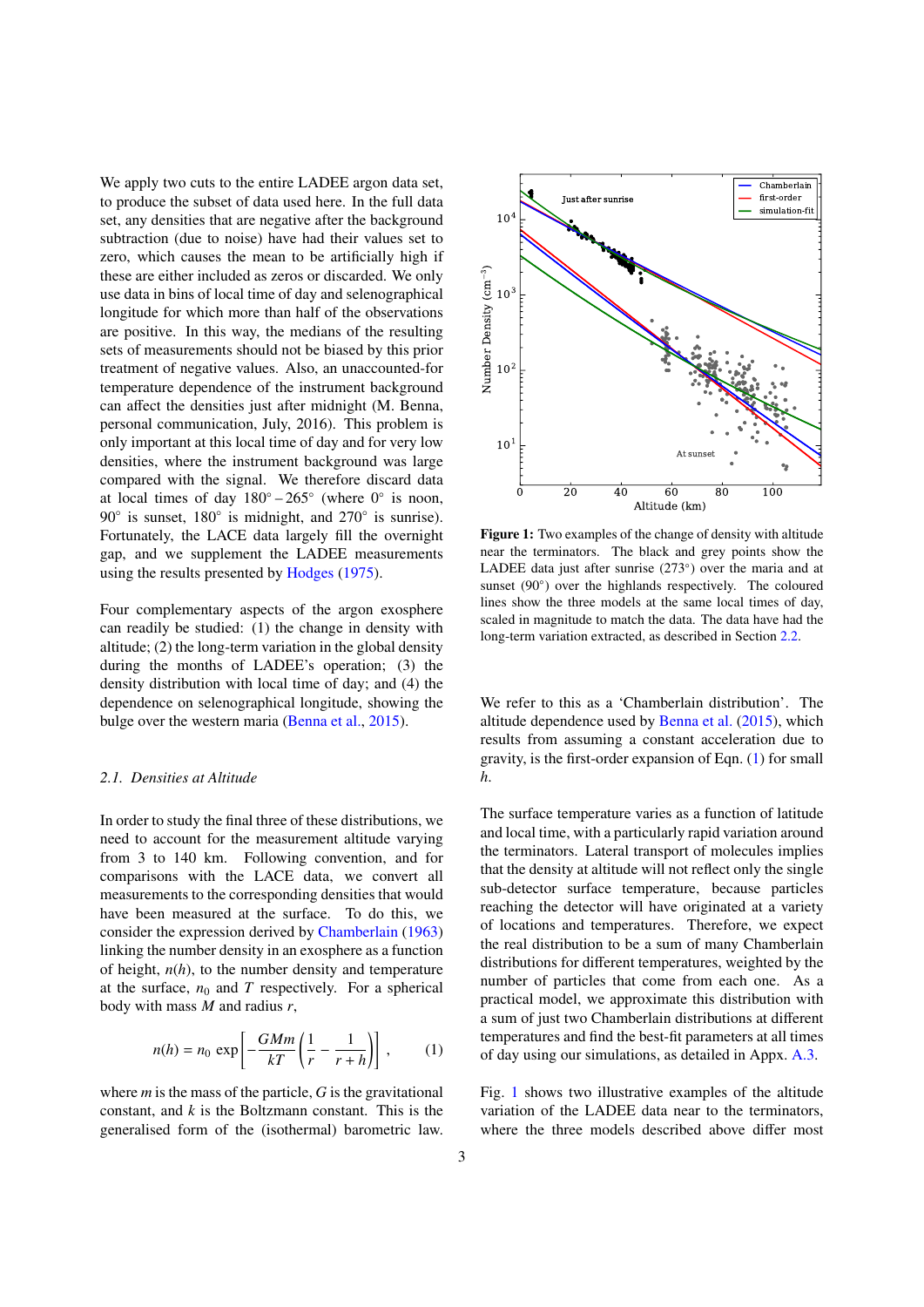from each other. It is apparent that the choice of extrapolation to zero altitude can significantly effect the inferred number density at the surface.

The LADEE data cover only a small range of altitudes at most local times of day. So, we use our simulations to test how accurately the three different models predict the simulated density at the surface at every time of day, from observations taken at the average LADEE altitude of 60 km. We found that our 'simulation-fit' model of two Chamberlain distributions with different temperatures successfully predicts the density at the surface to within 12 % everywhere. This compares with overestimates as high as 337 % and 416 % for the single Chamberlain distribution and its first-order expansion respectively. These deviations are most pronounced near the terminators. For example, just before sunrise, where the sub-detector surface temperature is very low, many particles will also be detected that originated at the hot surface after sunrise, which the Chamberlain and first-order models cannot account for. Away from the terminators, in regions where the surface temperature varies only slowly with local time of day, all three extrapolations correctly predict the density at the surface to within a few per cent, although the first-order model does less well at higher altitudes. We use the simulation-fit model to infer all LADEE argon densities at the surface reported in this paper.

The agreement of the simulation results with the LADEE altitude data at all local times of day is also good evidence that our underlying models for the simple thermal desorption of argon molecules from the surface are appropriate. This is in contrast to the result found by [Halekas et al.](#page-15-10) [\(2016\)](#page-15-10), who measured a population of particles at extremely high altitudes that could not have been generated by thermal desorption from lunar surface temperatures. The data also do not show any clear differences between the altitude distributions above the mare and highland regions.

### <span id="page-3-0"></span>*2.2. Long-Term Variation*

As the argon abundance varies dramatically with the local time of day, to determine the long-term variation we first split the data into bins of 20◦ in local time. Each inferred density at the surface is normalised by the mean value for that local time of day, and the median long-term deviation away from this mean value is found. These are shown in Fig. [2,](#page-3-1) along with the weighted mean of all of these curves. The general agreement

<span id="page-3-1"></span>

Figure 2: The long-term variation in the LADEE argon density, normalised by the mean density. The different colours show the median variation and its  $1\sigma$  uncertainty at the corresponding local time of day, as given in the legend. The solid black line shows the total mean variation, weighted by the errors on the time-of-day values. Dashed black lines represent the  $1\sigma$  uncertainty on this mean. Time is measured from the lunar vernal equinox on 17 December [\(Archinal](#page-15-11) [et al.,](#page-15-11) [2011\)](#page-15-11).

across the different times of day is notable, as is the relatively smooth variation.

The peak-to-peak change in density is 28 %. [Benna](#page-15-4) [et al.](#page-15-4) [\(2015\)](#page-15-4) noted the somewhat similar magnitude and timescale of the variation to that observed by LACE, and offered that transient changes in the release rate of argon from the Moon's interior are a plausible cause of this variability. [Hodges and Maha](#page-15-5)ffy [\(2016\)](#page-15-5) instead suggested that it is part of a periodic fluctuation with a period of half a year. They proposed that this is driven by seasonal variations in the polar cold trap areas.

All subsequent figures in this section show densities at the surface with the mean long-term variation extracted from the data. This is done by dividing each data point by the normalised long-term variation at the time of the measurement. This reveals what LADEE would have observed had the exosphere been in a steady state.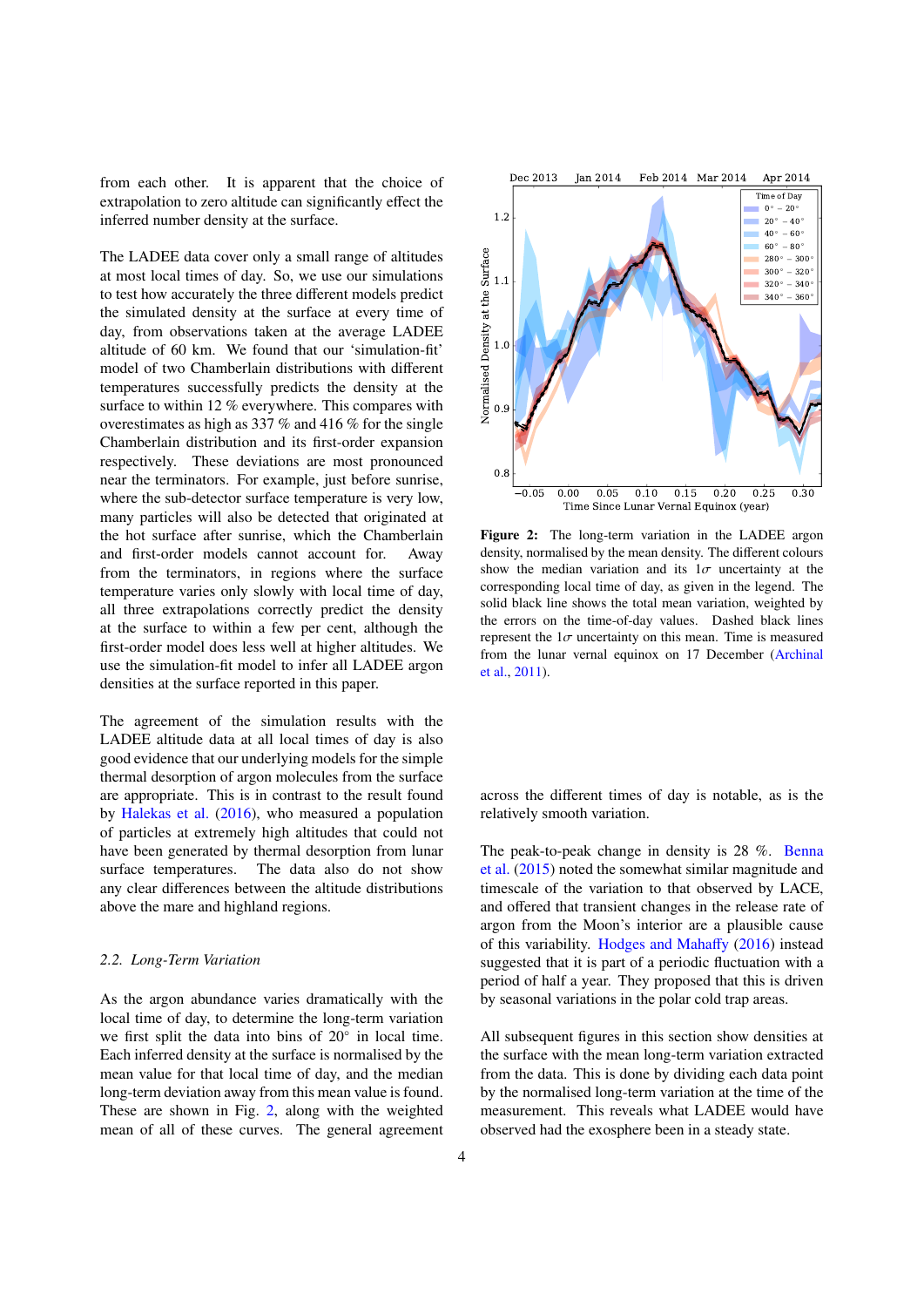<span id="page-4-1"></span>

Figure 3: The variation of the argon density with local time of day. The coloured lines are typical examples of the LADEE data across the mare and highland selenographic longitude regions, as given in the legend. The shaded areas represent the  $\pm 1\sigma$  uncertainties. The inset plot zooms in on the region around the sunrise peak. The grey lines are two sets of LACE data separated by a few lunar days [\(Hodges,](#page-15-2) [1975\)](#page-15-2) and normalised to match the density from LADEE at LACE's location at sunrise. A vertical slice would yield the distribution of density with longitude at that time of day, as shown in Fig. [4.](#page-4-0)

# <span id="page-4-2"></span>*2.3. Local Time of Day*

Fig. [3](#page-4-1) shows the distribution of argon with local time of day from LADEE and LACE data, with the LADEE data corrected for altitude and long-term variability as described above. The figure shows just three representative examples across the mare and highland regions for clarity. The LADEE (and LACE) data show very similar behaviour at all selenographic longitudes. In particular, the timing of the sunrise peak is insensitive to the longitude, as highlighted by the inset panel, occurring at local times between  $269^\circ \pm 1^\circ$  and  $272^{\circ} \pm 1^{\circ}$ . However, the argon density is greater in the maria than that in the highlands by a factor that ranges from a few tens of per cent up to almost a factor of 2 at sunrise. The LACE densities have been rescaled in amplitude to match the inferred surface density at sunrise from LADEE at the location of LACE, to extract the long-term variation between the datasets.

The large peaks in density around sunset and sunrise are

<span id="page-4-0"></span>

Figure 4: The variation of argon density with selenographic longitude from LADEE, showing the bulge over the western maria and its evolution through the lunar day. The coloured regions show a selection of different local times of day, the shaded areas represent the  $\pm 1\sigma$  uncertainties. A vertical slice would yield the distribution of density with time of day at that longitude, as shown in Fig. [3.](#page-4-1)

both fed by particles migrating away from noon, where the higher temperatures mean larger hops. At sunset, the temperature is lower, so particles do not hop very far, but it is not yet cold enough to trap argon on the surface for long periods of time. Any particles that do stick to the surface at night will rotate with the Moon towards sunrise, creating the enormous peak when they warm up at dawn and re-enter the exosphere. This peak extends back into the night because the particles fly in all directions, with a typical hop distance of a few degrees at post-sunrise temperatures.

# *2.4. Selenographic Longitude – the Bulge*

The change of density with selenographic longitude is shown in Fig. [4](#page-4-0) for different slices in local time of day. As was evident from Fig. [3,](#page-4-1) the density at all local times of day is highest at some point over the maria (longitudes from  $270^\circ - 45^\circ$ ) The peak near sunrise is located over the western maria in the region of the Procellarum KREEP Terrain (PKT), which is rich in  $^{40}Ar$ 's parent,  $^{40}K$  (Jolliff [et al.,](#page-16-7) [2000\)](#page-16-7). Along the different curves of fixed local time, the selenographic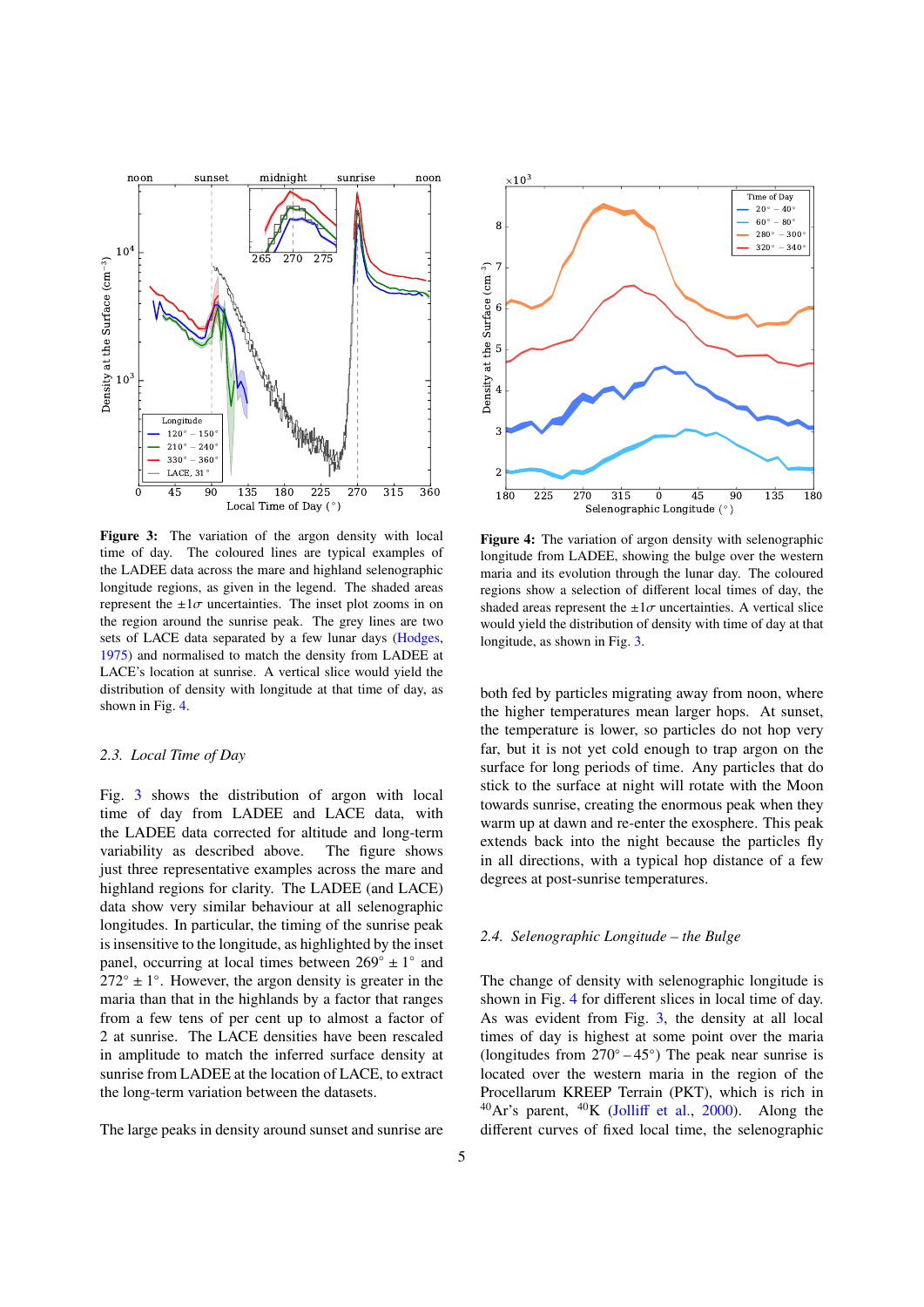longitude of the peak argon density drifts systematically from  $\sim$ 300 $\degree$  at sunrise to  $\sim$ 45 $\degree$  at sunset.

These distributions all reflect a complex interplay between sources, sinks and, most importantly, surface interactions of the argon atoms. Consequently, the variation of argon density with both selenographic longitude and local time of day offer the opportunity to distinguish between different models for the argon exosphere.

# <span id="page-5-0"></span>3. Model

In this section, we describe the main processes and input parameters in our model. Appx. [A](#page-16-8) contains full details of aspects of our model that differ from similar previous studies such as that by [Butler](#page-15-8) [\(1997\)](#page-15-8). The simulation code itself is released to the public and is available with documentation at icc.dur.ac.uk/[index.php?content](http://www.icc.dur.ac.uk/index.php?content=Research/Topics/O13)=Research/Topics/O13.

The central idea is to follow one particle at a time throughout its life, then repeat this for many particles to build up a model of the lunar argon exosphere. Each simulation particle represents a packet of argon flux, and in between its creation and eventual loss from the system, it migrates in a series of interactions with the surface and ballistic hops. The models for each of these various processes are now described in turn.

# *3.1. Source*

Most of our simulations are for a steady-state exosphere in which the continuous source rate matches the loss rate, after an initialisation period in which more particles are created than are lost. The source rate, the mean lifetime, and the total number of particles in the equilibrium system are directly related – knowing any two determines the third. In our simulations, we choose the mean lifetime of the particles by varying the sinks, and the total amount of argon in the exosphere is then scaled to match that from the LADEE measurements by fixing the source rate.

The value for the source rate is implicitly varied in a range that reflects the uncertainty in the amount of potassium in the Moon and the effectiveness with which radiogenic <sup>40</sup>Ar reaches the surface. [Killen](#page-16-9)

[\(2002\)](#page-16-9) modelled argon's production and diffusion from the potassium in the crust and estimated that argon enters the exosphere at a rate in the range of  $3.8 - 5.5 \times 10^{20}$  atoms s<sup>-1</sup>. These values correspond<br>to only a few per cent of the <sup>40</sup>Ar that is created to only a few per cent of the  $40Ar$  that is created inside the Moon [\(Hodges,](#page-15-2) [1975\)](#page-15-2), so we also investigate significantly higher source rates.

We wish to test if a local source can reproduce the argon bulge over the western maria and, if so, what this would require. Thus, we use either a global source, where the argon particles appear isotropically at random locations on the spherical surface, or a local source, where they appear preferentially at locations with higher near-surface potassium concentrations. The LPGRS, and more recently gamma-ray spectrometers on board Chang'E-1 and Chang'E-2, measured the potassium abundance and distribution in the top metre or so of the regolith [\(Prettyman et al.,](#page-16-10) [2006;](#page-16-10) [Zhu et al.,](#page-16-11) [2011,](#page-16-11) [2015\)](#page-16-12). We use the LPGRS potassium map to weight the source distribution for the simulation particles such that the probability of being sourced at a given location is proportional to the local potassium concentration.

# *3.2. Sinks*

There are two main ways in which particles can be lost from our simulations: interactions with photons or charged particles from the sun; and cold trapping on the surface in the permanently shadowed polar regions. Our implementation of these physical processes is described in the following subsections. We include the possibility of gravitational escape in our simulations, but for argon this has a negligible effect.

### *3.2.1. Solar Radiation*

A particle in flight on the dayside may be lost due to a variety of processes, the most important of which are photoionisation and charge-exchange with solar wind protons [\(Grava et al.,](#page-15-6) [2015\)](#page-15-6). An ionised particle will rapidly be driven either away from or into the Moon's surface by the local electromagnetic field. Those that impact the surface may be neutralised and 'recycled' back into the exosphere. Following [Butler](#page-15-8) [\(1997\)](#page-15-8), such processes can be combined to give a single solar radiation destruction timescale,  $\tau = 3.14 \times 10^6$  s [\(Grava](#page-15-6)<br>et al. 2015) This includes an assumed recycling [et al.,](#page-15-6) [2015\)](#page-15-6). This includes an assumed recycling fraction of 0.5 [\(Poppe et al.,](#page-16-13) [2013\)](#page-16-13) simply by doubling the timescale, which is analogous to assuming that a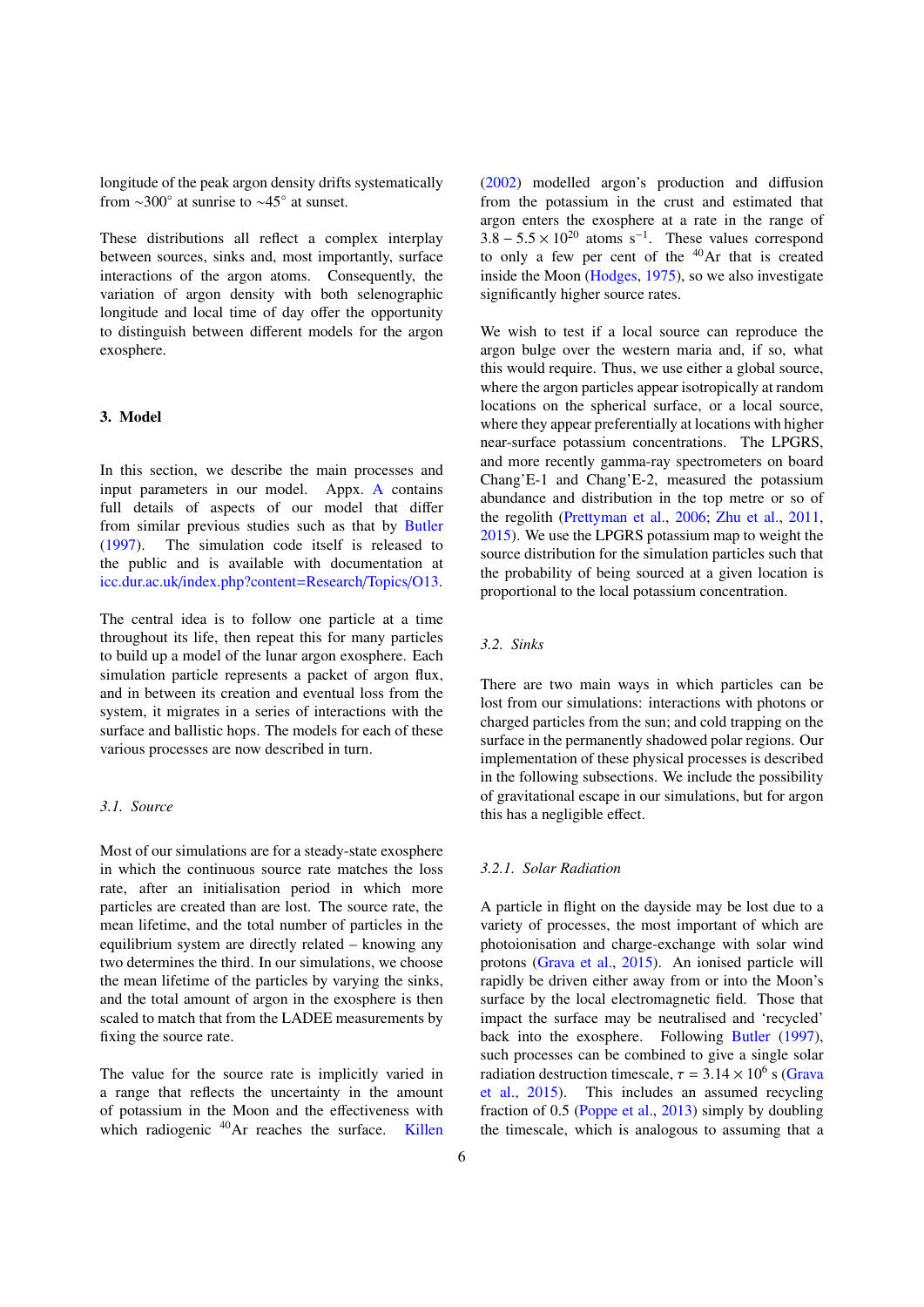recycled ion re-enters the exosphere without travelling for a significant time or distance. The probability of loss during a flight of time *t* is then

$$
P(t) = 1 - e^{-t/\tau} \ . \tag{2}
$$

For each particle hop, our algorithm picks a random number from a uniform distribution between 0 and 1. If this lies below  $P(t)$ , then the particle is removed from the simulation.

#### *3.2.2. Cold Traps*

If a particle lands in a permanent cold trap near the poles, then it is assumed to stick there indefinitely. Like previous models, we adopt a stochastic approach. When a particle lands within 15◦ of the north or south pole, it has a probability of being trapped, given by the total fractional area of cold traps in that polar region. Various estimates have been made for the size and distribution of cold traps. The appropriate cold trap area depends on the surface interaction of the specific species and the complicated processes that may occur after landing in a cold trap, either to secure or remove the particles [\(Schorghofer and Taylor,](#page-16-14) [2007;](#page-16-14) [Chaufray et al.,](#page-15-12) [2009\)](#page-15-12). As the uncertainty on the effective cold trap area is large, we leave this as a free parameter.

Fig. [5](#page-6-0) shows the mean lifetime (and corresponding source rate) for different cold trap areas, keeping the photodestruction timescale constant and using the surface interaction models described in the following subsection. Larger cold traps result in shorter lifetimes, and a larger source rate is then required to maintain the same total number of argon atoms. Also shown in Fig. [5](#page-6-0) are the maximum surface temperatures that correspond to certain cold trap areas, as inferred from Diviner data [\(Vasavada et al.,](#page-16-15) [2012\)](#page-16-15). This is done by relating a given cold trap area to the same-size area that never exceeds a certain temperature.

For our default surface interaction model, the total argon content in the simulation is set at  $4 \times 10^{28}$  atoms to match the LADEE abundance measurements. The main uncertainty in this number arises from the long-term and selenographic variations in density measured by LADEE, amounting to about 44 %.

<span id="page-6-0"></span>

Figure 5: The mean lifetime of the simulated argon particles for different cold trap areas as fractions of the polar 15°. The right axis shows the source rate of argon that would be required to match the inferred LADEE total argon abundance. The top axis gives the maximum surface temperatures from Diviner that correspond to the assumed areas covered by cold traps.

# <span id="page-6-1"></span>*3.2.3. Seasonal Cold Traps*

We include the possibility of seasonal cold traps in our model in addition to the permanent cold traps. These have fractional areas in the north and south polar 15° that grow and shrink periodically as

$$
f_{\rm N} = \max\left[0, f_{\rm peak} \sin\left(2\pi \left(t_{\rm yr} - 0.5\right)\right)\right]
$$
  

$$
f_{\rm S} = \max\left[0, f_{\rm peak} \sin\left(2\pi \, t_{\rm yr}\right)\right],
$$
 (3)

where  $f_{\text{peak}}$  is the peak fractional area and  $t_{\text{vr}}$  is the time in units of years. Thus, the year begins with the vernal equinox and the southern trap reaches its maximum size one quarter of the way through the year, followed by the autumnal equinox and the northern peak in turn. A particle that lands in a seasonal cold trap is released back into the exosphere at a random subsequent time when the seasonal cold traps at the relevant pole have shrunk appropriately, accounting for the distribution of the times at which the traps first appeared (and hence the times at which they will disappear).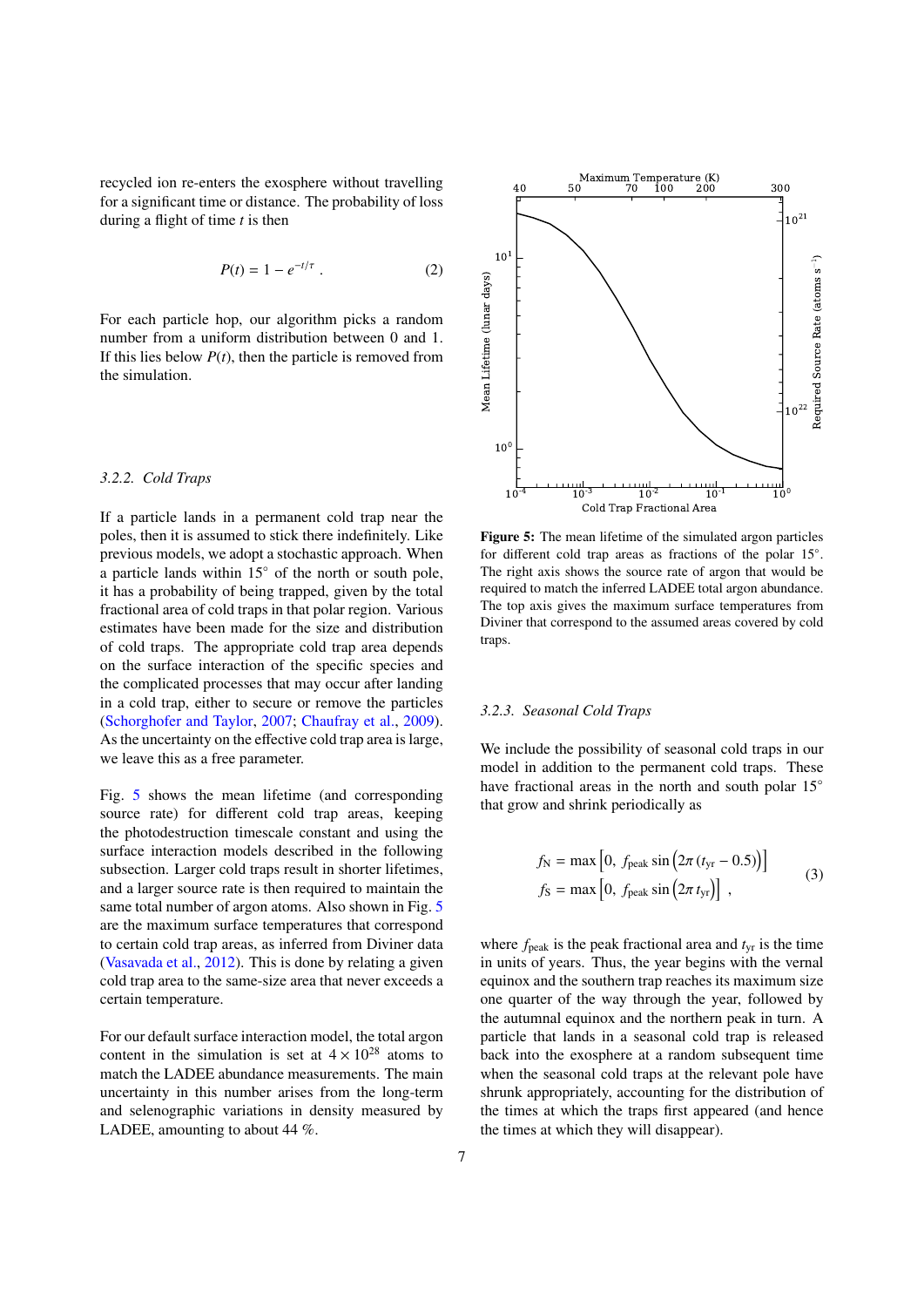# *3.3. Hop Trajectory*

In the absence of forces other than the gravity from the Moon, the complete paths of particles – including the landing position, time of flight, and position and velocity at any altitude – can be calculated analytically from the starting location and velocity using Kepler's laws (see Appx. [A.2\)](#page-16-16). This approach is much less computationally intensive than integrating the paths numerically, even when positions and velocities are also calculated at altitude. This is how we transport particles in our simulation and, apart from the time of flight, it matches the approach of [Butler](#page-15-8) [\(1997\)](#page-15-8) and [Crider and](#page-15-13) [Vondrak](#page-15-13) [\(2000\)](#page-15-13) for finding the landing position. For their time of flight calculation, they effectively assumed that the surface is flat, leading to slightly underestimated flight times.

For the initial velocity, the particles are assumed to have accommodated to the surface temperature at their starting location and to have a Maxwell-Boltzmann distribution in the exosphere for that temperature. This means that the initial speed for a particle leaving the surface must be drawn from the Maxwell-Boltzmann flux distribution [\(Brinkmann,](#page-15-14) [1970;](#page-15-14) [Smith et al.,](#page-16-6) [1978\)](#page-16-6). As each particle represents a small packet of argon flux moving through the surface, the random emission direction in the outwards hemisphere needs to be weighted by the component of the speed in the vertical direction. The good fit of the simulation densities at altitude to the LADEE data suggests that this model is appropriate. Another difference between our treatment and those of [Butler](#page-15-8) [\(1997\)](#page-15-8) and [Crider and Vondrak](#page-15-13) [\(2000\)](#page-15-13) is that they chose emission angles away from vertical,  $\alpha$ , from a non-isotropic distribution that was uniform between 0 and  $\pi/2$ , without including the  $sin(\alpha)$  term that accounts for the full area of the emission hemisphere.

#### <span id="page-7-0"></span>*3.4. Surface Interaction*

The interaction of argon with the surface determines many of the exosphere's characteristics. However, it is a complicated and poorly-understood process. In our model, once a particle lands it is assumed to adsorb immediately. During the lunar night, the simulated particle may also 'squirrel' down into the regolith, to resurface at some time the following day. Otherwise, or after re-emerging, the particle will reside upon the surface for some amount of time before being desorbed.

The residence time and the kinematics of the desorbed particle both depend sensitively upon the temperature at the location of the particle.

The Diviner radiometer on the Lunar Reconnaissance Orbiter (LRO) produced temperature maps of the lunar surface [\(Vasavada et al.,](#page-16-15) [2012\)](#page-16-15). We use the analytical fit to the Diviner data from [Hurley et al.](#page-15-15) [\(2015\)](#page-15-15) to make a map of temperature as a function of local time and location in square-degree bins. Following [Hurley et al.](#page-15-15) [\(2015\)](#page-15-15), we also introduce a longitudinal Gaussian scatter with  $\sigma = 4.5^{\circ}$  into this map to account,<br>statistically for topographical relief statistically, for topographical relief.

#### *3.4.1. Residence Time and Desorption*

Every  $\Delta t = 5$  s (a time step is only introduced in this part of the simulation), the temperature is re-calculated for particles residing on the surface. This allows a residence time, *t*res, to be found using a standard modified Arrhenius equation [\(Bernatowicz and Podosek,](#page-15-16) [1991\)](#page-15-16):

$$
t_{\rm res} = \frac{h}{kT} \exp\left[\frac{Q}{RT}\right],\tag{4}
$$

where *h* is Planck's constant, *R* is the gas constant, *T* is the temperature, and *Q* is the desorption energy.

The probability of the particle desorbing from the surface in a given time step is

$$
P(t_{\rm res}) = e^{-\Delta t / t_{\rm res}} \ . \tag{5}
$$

If a uniform random number between 0 and 1 exceeds *P*, then the particle is released and hops again. Otherwise, the simulation time is advanced by ∆*t* and the particle's position and the local temperature are updated. This continues until the particle is released.

For argon, a barrier-free adsorption process is expected, so heats of adsorption and activation energies for desorption can be equated, both corresponding to *Q*. Experiments with argon on non-lunar aluminosilicates and mineral oxides have shown that the desorption energy is typically around 8-10 kJ mol<sup>-1</sup> [\(Matsuhashi](#page-16-17) [et al.,](#page-16-17) [2001\)](#page-16-17). This increases slightly for more Lewis acidic materials, although higher values were obtained for the heat of adsorption, up to 24 kJ mol<sup>-1</sup> for some acidified mineral oxides, possibly being representative of lower coverages or corresponding to a small fraction of more strongly adsorbing sites. The surface composition of the moon is dominated by anorthosite,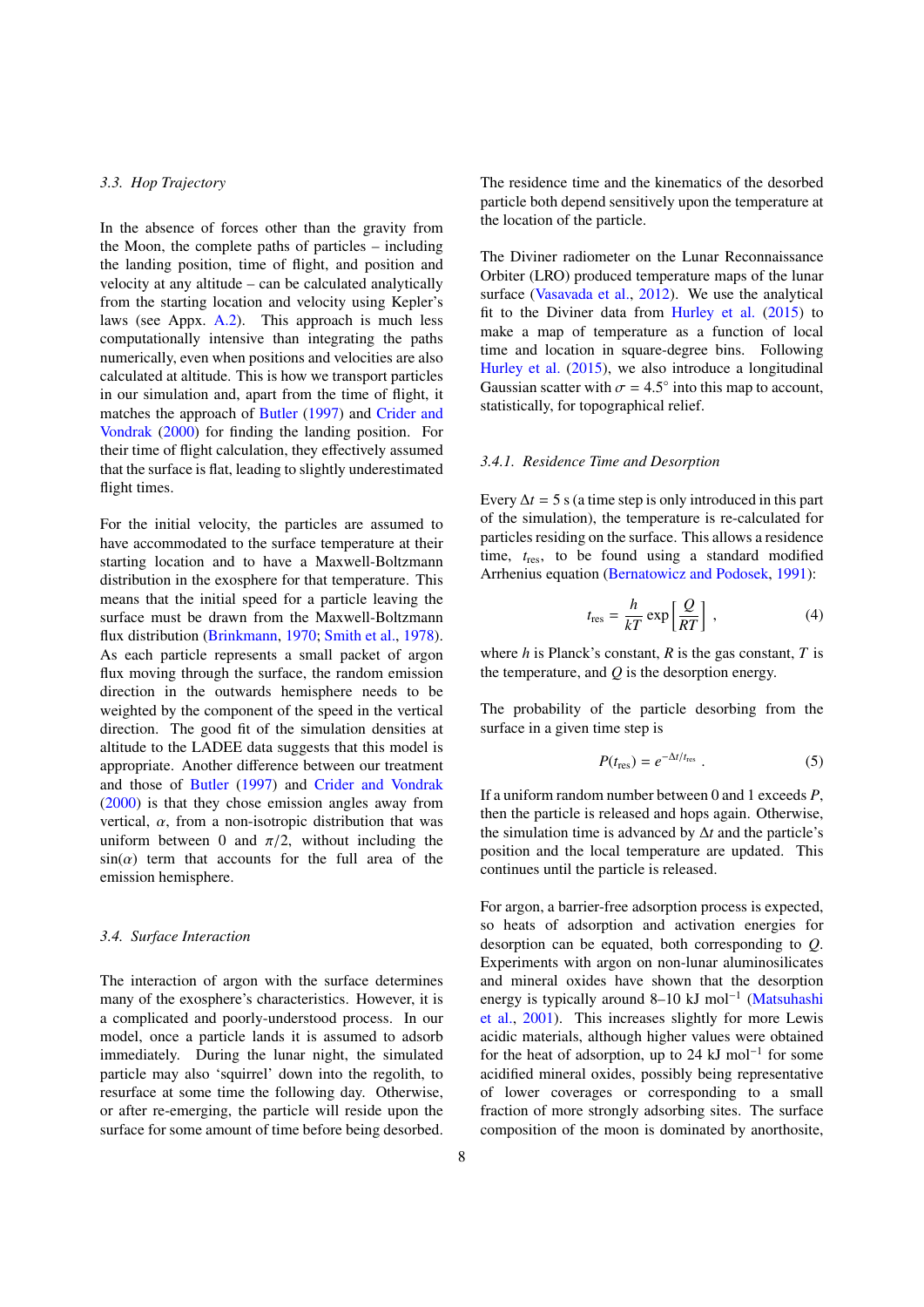comprised primarily of a variety of silicate minerals [\(Cheek et al.,](#page-15-17) [2013;](#page-15-17) [Wieczorek et al.,](#page-16-18) [2006\)](#page-16-18). Therefore, these terrestrial experiments provide a reasonable basis for estimating plausible values of *Q*.

On a low-energy metal oxide surface facet, Dohnálek et al. [\(2002\)](#page-15-18) calculated the coverage-dependent desorption energy for argon from temperature-programmed desorption (TPD) data and found it to increase from 8  $kJ$  mol<sup>-1</sup> to around 13 kJ mol−<sup>1</sup> at very low coverages (where only the highest energy sites should be occupied). If surface diffusion occurs readily and the coverage is low, then these strong adsorption sites may be accessible to all adsorbing argon atoms. Direct calorimetric heats of adsorption on another porous silica yielded *Q* values of 18 kJ mol−<sup>1</sup> (again at low surface coverages of argon, [Dunne et al.,](#page-15-19) [1996\)](#page-15-19). Interactions with the pristine lunar regolith may be even stronger [\(Farrell et al.,](#page-15-20) [2015\)](#page-15-20), and [Bernatowicz and Podosek](#page-15-16) [\(1991\)](#page-15-16) found with a freshly-crushed lunar sample that somewhat-higher energies of up to 31 kJ mol<sup>-1</sup> (7.4 kcal mol<sup>-1</sup>) are plausible.

# *3.4.2. Squirrelling*

Argon particles enter the exosphere by migrating up through the porous regolith from the Moon's interior [\(Killen,](#page-16-9) [2002\)](#page-16-9). We propose that some proportion of the particles residing on the surface will migrate randomly downwards as well, to re-enter the exosphere at a later time. A somewhat similar process has been discussed in [Hodges](#page-15-21) [\(1982\)](#page-15-21) and modelled for water ice in polar cold traps by [Schorghofer and Taylor](#page-16-14) [\(2007\)](#page-16-14).

The persistent reservoir of adsorbed particles residing on the surface at night would therefore act as a source for building up a distribution of particles with depth by the end of the night, which then re-emerge during the day. Appx. [A.4](#page-18-1) shows that these timescales arise naturally from the regolith structure and temperature. We assume that particles on the dayside do not adsorb frequently enough for long enough to 'squirrel' in significant numbers.

We use a very simple model to investigate the effect this process has on the exosphere. Any particle residing on the nighttime surface is given a small probability,  $P_{sq}$ , of becoming buried in the regolith. If this happens, then the particle will re-enter the exosphere at some point during the following day, with a uniform probability

distribution.

It is likely that this process is much more complicated in reality, with a dependence on temperature, gradients of temperature and density, and other factors. As one such example, just after sunrise, the subsurface is colder than the surface. This temperature gradient would discourage particles from migrating upwards, perhaps delaying the resurfacing of some squirrelled particles until later in the day than would otherwise be expected. Given these uncertain issues, we note the necessary simplicity of this model, and use it to explore the plausible effects of the process.

The uncertain surface interaction parameters  $Q$  and  $P_{sa}$ are varied in the next section, to determine the best values to describe the LADEE and LACE results.

# <span id="page-8-0"></span>4. Results and Discussion

In this section, we compare our simulations with the data introduced in Section [2.](#page-1-0) First we show how the treatment of surface interactions affects the variation of argon with local time of day. Then we investigate the competing hypotheses to explain the argon bulge over the western maria. In the final part of this section, we study the possibility of seasonal cold traps being the cause of the long-term variation in the LADEE argon abundance.

#### *4.1. Distribution with Local Time of Day*

The sensitivity of the simulated exosphere to the values of the model parameters describing the surface interactions is shown in Fig. [6.](#page-9-0) In the left panel, the desorption energy, *Q*, is varied by ∼20 % with the squirrelling process switched off, whereas the right panel shows how the distribution changes when the squirrelling probability,  $P_{\text{so}}$ , is altered with fixed  $Q = 28 \text{ kJ mol}^{-1}$ .

While the higher desorption energy curves best match the nighttime rate of decrease of argon observed by both LACE and LADEE, these model surfaces are so sticky that the timing of the sunrise peak is delayed too far into the day to match the measurements, as highlighted by the inset panel. The sunrise peak position is sensitively dependent upon the model desorption energy. Given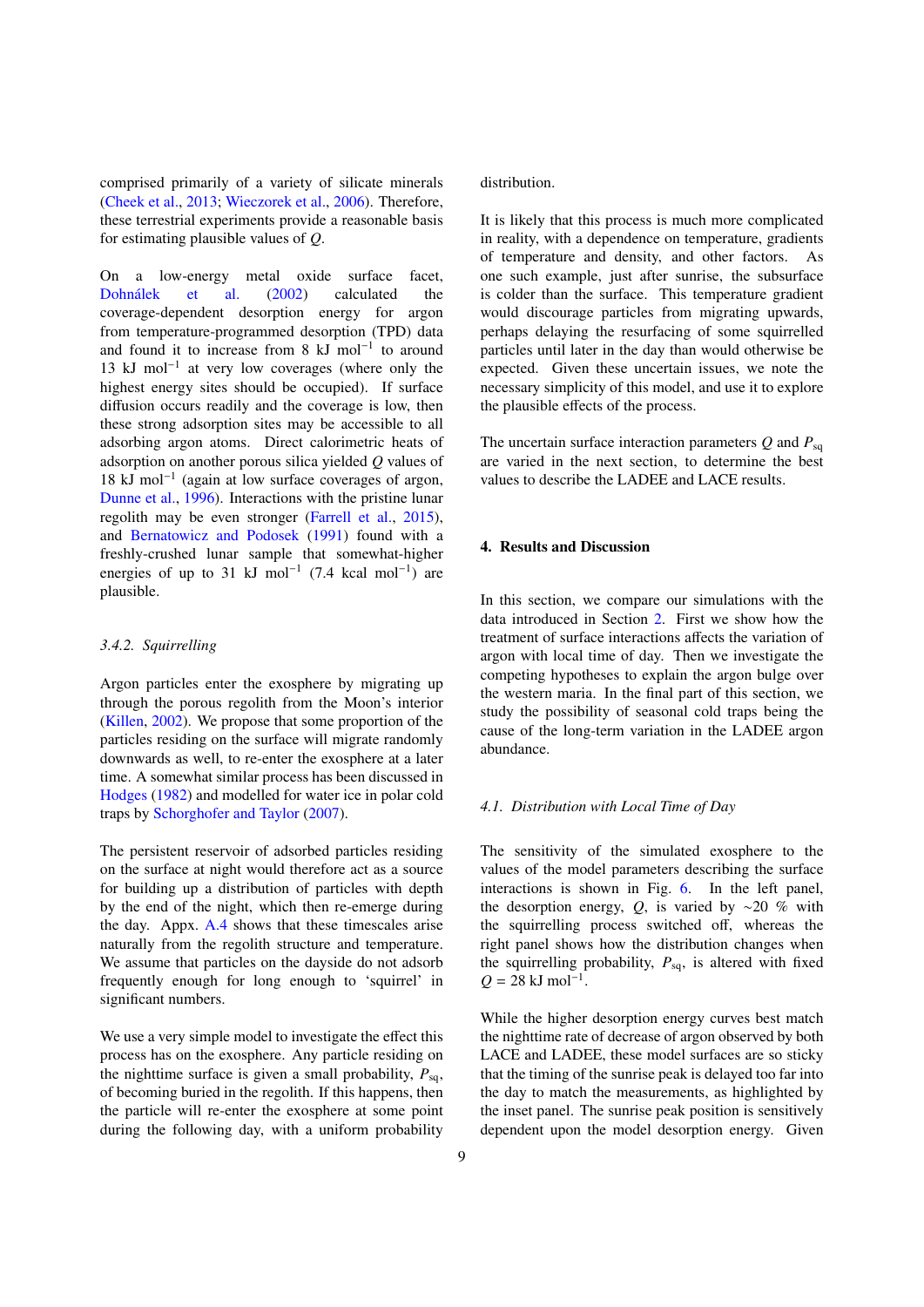<span id="page-9-0"></span>

Figure 6: The variation of the argon density as a function of local time of day. For the left panel, the desorption energy is varied and no squirrelling is included. The labels show the model desorption energy, Q, in kJ mol<sup>-1</sup> and the inset plot zooms in on the region around the sunrise peak. For the right panel,  $Q = 28 \text{ kJ}$  mol<sup>-1</sup> and the model squirrelling probability is varied as shown in the legend. In both panels, the distributions are normalised to match the peak data density to aid comparison of the shape. The mean data from LADEE across all longitudes are shown with black points and the LACE data are shown with grey lines.

that the sunrise peaks are at the same local time over the highlands and maria (Section [2.3\)](#page-4-2), this suggests that the argon interactions with the surface are similar in these different regions.

Fixing the desorption energy at  $Q = 28$  kJ mol<sup>-1</sup>, in order to match the sunrise peak position, the model predicts too much exospheric argon late in the night and too little during the day. This provides empirical motivation for the inclusion of our squirrelling process. which allows argon atoms to build up a subsurface population in the regolith overnight that is released during the following day. Increasing  $P_{sa}$  enables us to produce a model that matches the nighttime decrease in argon and the shape of the sunrise peak, as shown in the right panel of Fig. [6.](#page-9-0) For our fiducial value of  $P_{\text{sq}} = 5 \times 10^{-3}$ , the simulation agrees within a factor of 2 with the observations over the entire lunar day. The behaviour from mid-morning to sunset is somewhat discrepant, but given the simplicity of our model and the fact that these details do not change any of the subsequent results and conclusions, we choose not to complicate the model further.

In contrast to our squirrelling approach, [Hodges and Maha](#page-15-5)ffy [\(2016\)](#page-15-5) adopted a bespoke temperature-dependent desorption energy (up to  $\sim$ 120 kJ mol<sup>-1</sup> at noon) to bring their model into agreement with the LADEE measurements. Introducing all of this freedom into the model can lead to a good fit, but, as [Hodges and Maha](#page-15-5)ffy [\(2016\)](#page-15-5) themselves noted, such high desorption energies do 'not comport with thermal energies'. The energies required by their model during the day are far beyond the bond strengths that argon has been measured to make or could be expected to make for the simple van der Waals interactions of a noble gas, as discussed in Section [3.4.](#page-7-0) Any variable-energy model cannot affect the dayside densities significantly without resorting to such high values, because the high dayside temperatures make the residence times for any lower desorption energies negligible. Note that we also tested a similar model for use in the following bulge and long-term investigations, and the subsequent conclusions were unchanged.

While our squirrelling approach provides a mechanism for fitting the nighttime and daytime argon abundances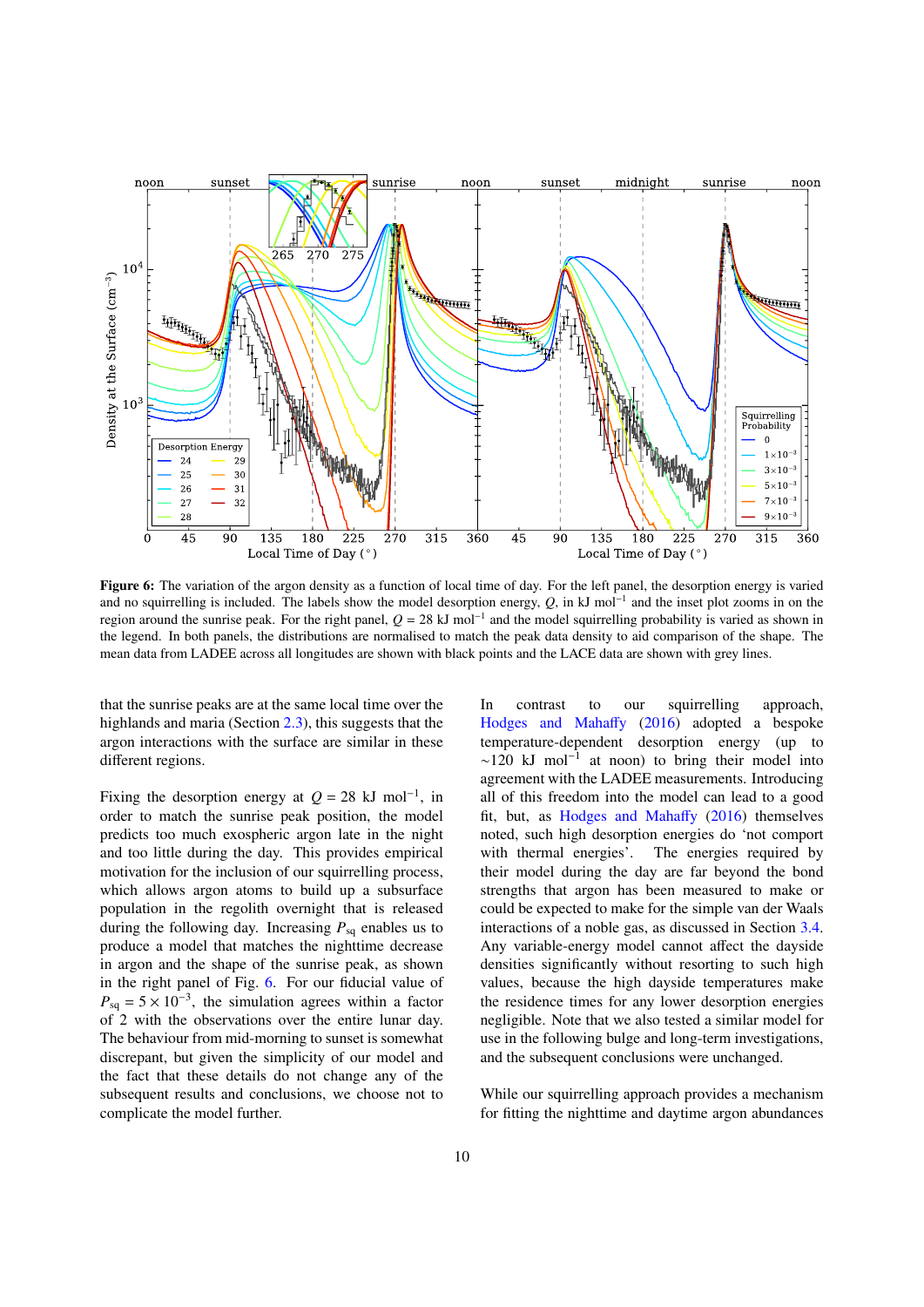using physically plausible desorption energies, the simplifications that this model entails should be noted. These processes have not been extensively studied with argon on terrestrial materials, let alone in situ (Dohnálek et al.,  $2002$ ). In reality, there will be a range of adsorption sites with somewhat-different desorption energies, and the probability of adsorption will vary depending upon both the speed of the incoming atom and the presence of volatiles already on the surface. For instance, experiments show that argon has about a 70 % probability of adsorbing to a surface at typical exospheric impact speeds of 300 ms−<sup>1</sup> but much lower temperatures of  $22$  K (Dohnálek et al.,  $2002$ ). This probability decreases rapidly with higher impact speeds, reaching zero for 550 ms<sup>-1</sup>. Argon is also more likely to stick when other argon atoms are already residing on the surface [\(Head-Gordon et al.,](#page-15-22) [1991\)](#page-15-22). The 300 ms−<sup>1</sup> adsorption probability reaches one when the coverage is roughly a monolayer. These values may of course be somewhat different for adsorption to the lunar regolith.

We ran additional simulations to investigate the sensitivity of our results to these adsorption issues. Lowering the adsorption probability has a similar effect to lowering the desorption energy. Even for an adsorption probability below 0.1, an increase of a few kJ mol<sup>−</sup><sup>1</sup> to *Q* results in a similar distribution and sunrise peak position. A speed-dependent adsorption probability also does not dramatically change the distribution, compared with the effects from changing *Q* or  $P_{\text{so}}$ . More importantly, no such mechanisms appear to reduce the need for the squirrelling process to match the high dayside densities. So, while these known simplifications affect the results at a level that could explain some of the small discrepancies between the model and data distributions, our main conclusions are not sensitive to these assumptions.

One final consideration is the cold trap area and corresponding source rate. The above simulations were all run with the low permanent cold trap fractional area of 0.01 % that approximately corresponds to the low source rates estimated by [Killen](#page-16-9) [\(2002\)](#page-16-9). The much larger traps and high rates considered in the next section have the effect of increasing the density towards the end of the night, which improves the match to the minimum LACE densities (although these may be below LACE's sensitivity (Hoff[man et al.,](#page-15-0) [1973\)](#page-15-0)), due to the emergence of newly created particles through in the night. The distribution is unaffected at other local times of day.

# *4.2. Longitudinal Bulge*

There are two alternative hypotheses for the origin of the argon bulge over the western maria: (1) it reflects a spatially-variable source rate that is higher over the potassium-rich western maria [\(Benna et al.,](#page-15-4) [2015\)](#page-15-4); or (2) it reflects a lower desorption energy from the western maria [\(Hodges and Maha](#page-15-5)ffy, [2016\)](#page-15-5). We perform simulations using either a local source reflecting the LPGRS potassium map or a uniform global source and a spatially-varying desorption energy to examine these two scenarios.

For the case of a local source with a greater release of argon over the potassium-rich western maria, the amplitude of the bulge depends sensitively upon the source rate, or  $-$  equivalently in the steady-state  $-$  the loss rate. A rapid turnover of particles with short lifetimes is necessary to produce argon atoms that have not travelled so many times around the Moon that their locations no longer reflect their origin. We ran simulations with a local source (proportional to the LPGRS potassium abundance) with a range of cold trap fractional areas to determine the area required to produce a bulge comparable with that observed by LADEE.

Fig. [7](#page-11-0) shows the amplitude of the post-sunrise (280◦ – 300◦ ) argon bulge over the western maria. As shown by the dashed lines, to match the LADEE maximum-to-minimum ratio of  $1.5 \pm 0.1$ , a cold trap fractional area of  $4 \pm 1$  % of each polar 15 $\degree$  is necessary, corresponding to a mean lifetime of ∼1.4 lunar days. This area is comparable with the  $2 - 2.5$  % covered by PSRs [\(Mazarico et al.,](#page-16-4) [2011\)](#page-16-4), but is uncomfortably large if argon is only supposed to be permanently trapped in regions with temperatures never exceeding ∼40 K [\(Hodges,](#page-15-23) [1980b\)](#page-15-23). As indicated in Fig. [5,](#page-6-0) cold traps of this large size appear to correspond to regions with temperatures that can reach up to 175 K.

Therefore, for this to be a viable model, one would need argon to be more readily lost from the exospheric system than previously anticipated, or to have a more highly localised source below the surface than the LPGRS near-surface map. For the extreme case of a top-hat source in the mare region, the same amplitude bulge is produced by a cold trap fractional area of only 0.4 % and a lifetime of 5.3 lunar days. Feasible causes of increased losses could be: an abundance of small-scale cold traps such as those inferred on Mercury [\(Paige et al.,](#page-16-19) [2014\)](#page-16-19); the presence of other volatile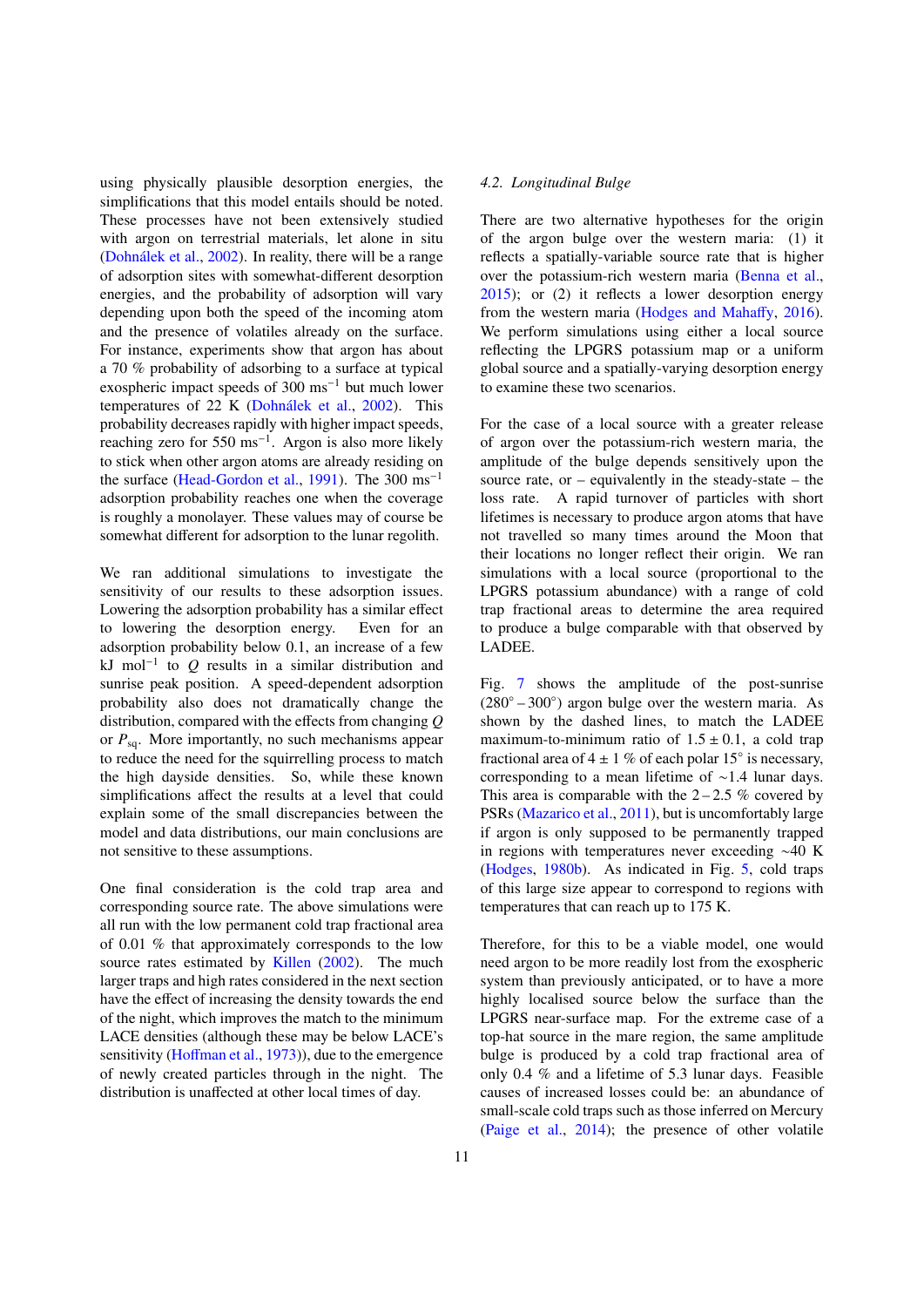<span id="page-11-0"></span>

Figure 7: The magnitude of the simulated bulge over the western maria (at 280° – 300° local time of day), generated by the local source, for different values of the cold trap fractional area of the polar 15◦ . The dashed lines show the magnitude and uncertainty of the bulge measured by LADEE at the same local time, and the corresponding range of cold trap areas.

molecules in PSRs increasing the adsorption probability (Dohnálek et al., [2002\)](#page-15-18); and an extra loss mechanism that means that our assumed solar radiation loss rate is an underestimate. Noting this tension, we press on to investigate the shape of the argon bulge in the simulation with a cold trap fractional polar area of 4 % and compare it with the data.

The variation of argon density with longitude in our simulations is shown in Fig. [8](#page-11-1) for a sample of different local times of day, with the solid lines resulting from a local source, and the dashed lines from the alternative hypothesis of an isotropic source with mare and highland desorption energies of  $Q = 26$  kJ mol<sup>-1</sup> and 28 kJ mol<sup>−</sup><sup>1</sup> respectively. Also reproduced are the LADEE results. We are predominantly interested in the shapes of the different curves, and not their relative amplitudes, which are determined by the local time of day distribution and are slightly different at certain times, as discussed in the previous section. Thus, for clarity, each model curve was divided by its mean and multiplied by the mean of the corresponding data set.

The model with the local source was tuned only to match the maximum-to-minimum ratio of the

<span id="page-11-1"></span>

Figure 8: The variation of argon density with selenographic longitude for a representative selection of local times of day, shown by the different colours as defined in the legend. The solid lines show the bulge from the local source model with high rates of source and loss, the LADEE data are shown as points, and the dashed lines show the results for the global source with a lower desorption energy in the mare region than in the highlands (26 and 28 kJ mol<sup>−</sup><sup>1</sup> respectively).

post-sunrise argon bulge over the western maria observed by LADEE. However, the relative sizes of the bulge at all other times of day, the position, width, and shape of the bulge, and the shift of the bulge to the east throughout the day also happen to be reproduced well. These features result from the fact that the overnight build-up of argon over the western maria around longitudes ∼300◦ – 330◦ diffuses rapidly across the sunlit surface after it reaches sunrise. This diffusion spreads out the peak in the argon density and shifts it into the dayside: that is, to the east.

In contrast to the successes of this local source model, the effect of decreasing the adsorption energy over the western maria, shown by the dashed lines in Fig. [8,](#page-11-1) does not match any of the features in the data. The failure to reproduce the observations arises because the lower desorption energy encourages atoms to leave the surface and hop more frequently. This is successful in producing a bulge towards the end of the night, where the residence time is longest. However, it also rapidly evacuates the argon from the maria, and the nighttime bulge is replaced by a deficit in argon density almost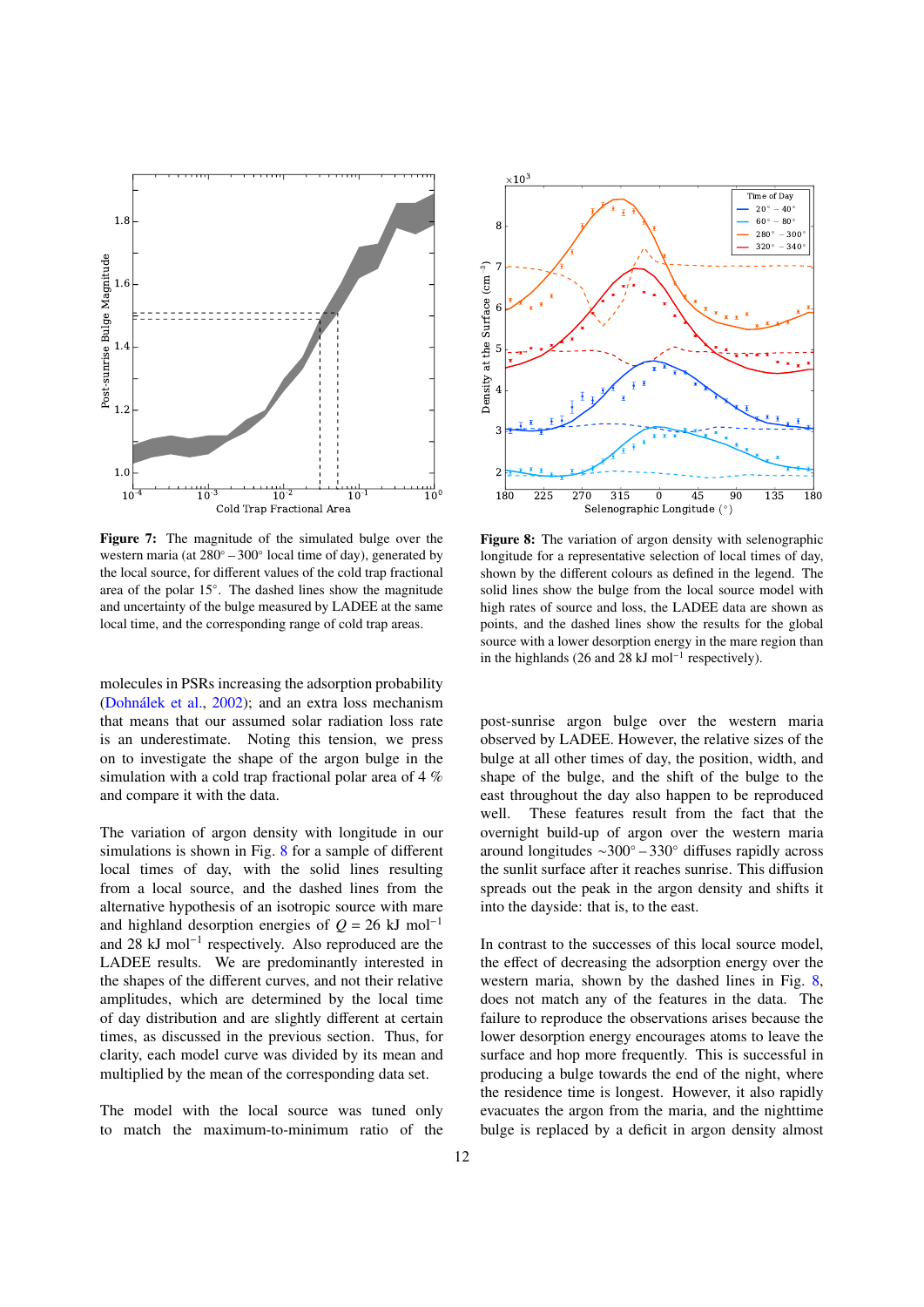immediately after sunrise. Therefore, trying to create a local overdensity in this way will inevitably fail if the bulge is required to persist throughout the day, as it is observed to do.

A separate reason to doubt this explanation is that these small changes in adsorption energy lead to significantly different local times for the sunrise peak in the mare and highland regions, in contrast to what the LADEE data show. Consequently, a spatially-varying desorption energy explanation for the argon bulge can be ruled out for a couple of reasons. Similar arguments can be used to dismiss the idea that the bulge results from hotter surface temperatures for the maria, for example.

The local source is the only hypothesis that has the potential to reproduce the variation of argon density with selenographic longitude seen in the data, and the results are remarkably similar. For this explanation to be successful, the lifetime of an argon molecule in the exospheric system (i.e. from source to sink) needs to be ∼1.4 lunar days, assuming that the source rate is proportional to the LPGRS potassium abundance. Given the uncertainties in the process of outgassing, the required source rate of  $1.1 \times 10^{22}$  atoms s<sup>−1</sup> is<br>not immediately implausible. However the loss rate not immediately implausible. However, the loss rate that this implies appears to demand widespread polar cold-trapping of argon that exceeds what had previously been considered. Assuming that the cold traps have been stable for ∼1 Gyr [\(Arnold,](#page-15-24) [1979\)](#page-15-24), this means that the order of  $10^{13}$  kg of argon has been delivered to the polar regions during this time.

With this empirical high cold trap fractional area of 4 %, we found that it takes roughly 6 lunar days from the start of the simulation before the exosphere reaches an equilibrium of source and loss rates and a stable number of argon atoms. In comparison, the time it takes for the equilibrium shape of the distributions to become established is always very short, on the order of 1 lunar day. This timescale is the same even with much smaller cold traps, for which the system can take a long time to reach a true steady state. This is analogous to saying that a localised event diffuses rapidly across the system, even if the total number of particles is still offset from equilibrium.

In the steady state: 90 % of particles are lost to cold-trapping and 10 % are removed by solar radiation; the mean particle lifetime is 1.4 lunar days, of which on average 60 % is spent residing on the surface, 30 % squirrelling under the surface, and only 10 % in flight in the exosphere. The total number of argon atoms in the simulated exosphere at any time is about  $4 \times 10^{28}$ , corresponding to a mass of 2600 kg.

#### *4.3. Long-Term Variation*

[Hodges and Maha](#page-15-5)ffy [\(2016\)](#page-15-5) proposed that seasonally-varying cold traps could produce a periodic signal responsible for the smooth long-term variation in the argon exospheric density by 28 % over the 5 months of LADEE's operation. As described in Section [3.2.3,](#page-6-1) we have included seasonal cold traps to account for the fact that, due to the 1.54◦ declination of the Moon, when one pole is tilted away from the sun, larger areas will act as cold traps for a few months. These seasonal traps would both temporarily remove and add argon, so they could drive changes in the density on the relevant timescale without a change in the overall source and loss rates.

The magnitude of this variation is affected by the peak size of the seasonal traps and also by the source and loss rates, which in our model are controlled by the sizes of the permanent cold traps. For the low permanent cold trap fractional area of 0.01 % that corresponds approximately to the low source rate estimated by [Killen](#page-16-9) [\(2002\)](#page-16-9) (where solar wind losses dominate), the 28 % change in the density seen by LADEE was reproduced with a peak seasonal cold trap fractional area of  $f_{\text{peak}} = 0.8 \%$  at each poles' midwinter.

The periodic long-term variation that is produced by these seasonal traps, at the latitudes probed by LADEE, is shown by the solid lines in Fig. [9,](#page-13-0) over a period of 1 year in the simulation. The peak density is predicted to be delayed by about 0.07 years (1 lunar day, ∼1 month) after the minimum trap size at the equinox. This is related to the time it takes for argon to travel between the poles and the equator, and is remarkably similar to the delay in the LADEE data after the lunar vernal equinox, as shown in Fig. [9.](#page-13-0) Also shown is how much argon becomes trapped and released at each point in time throughout the year by the seasonal traps. Particles can be trapped from the beginning of winter until the very end, but are only released starting after midwinter, when the traps begin to shrink. This leads to a mild asymmetry in the long-term variation, which could easily be modified by deviating from our simple sinusoidal model.

For the larger permanent trap areas (4 %) and higher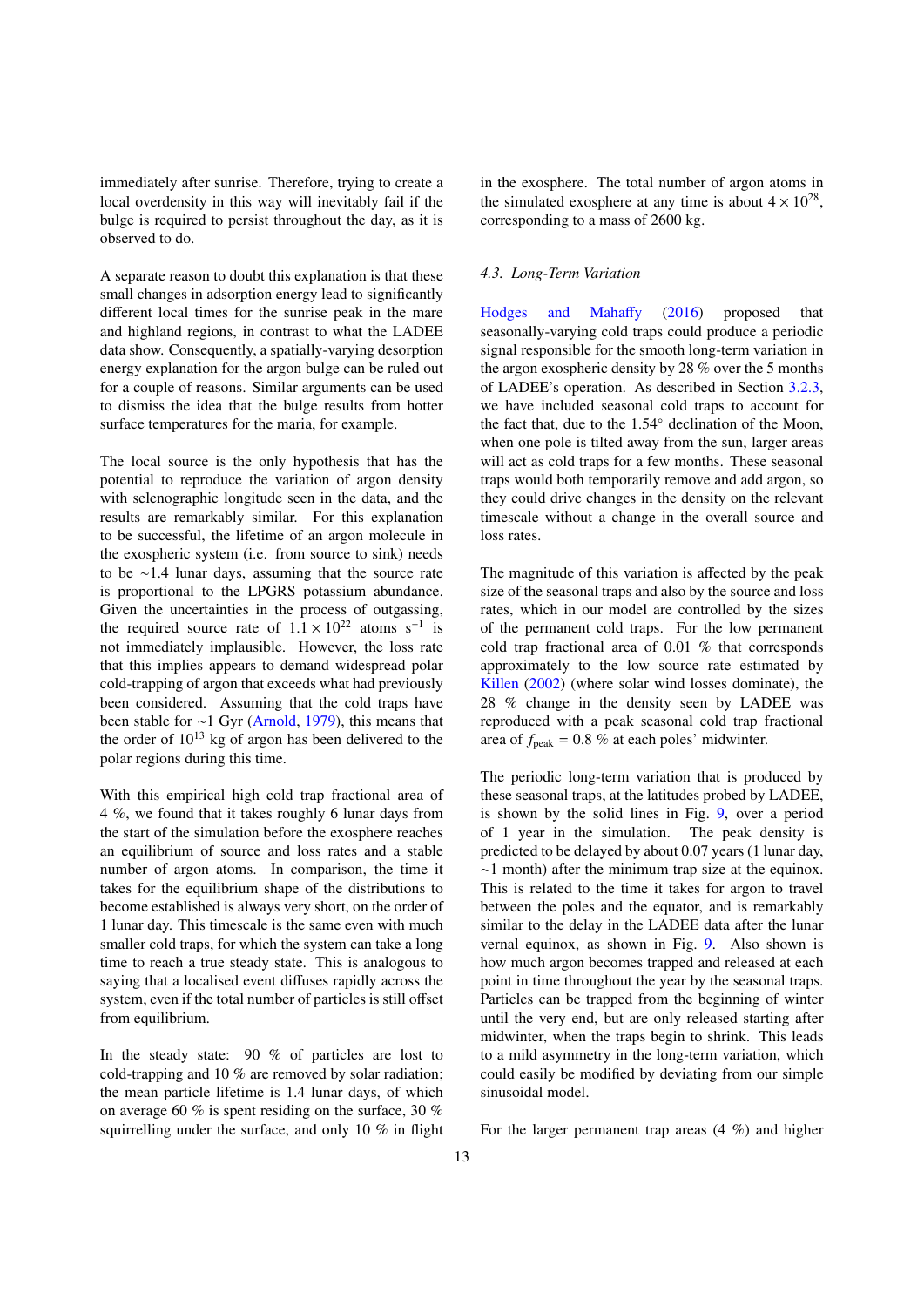<span id="page-13-0"></span>

Figure 9: Upper panel: The long-term variation of the argon population within 30° latitude of the equator, normalised by the mean density. The purple solid line shows the normalised simulated density at the surface for the low rates model with permanent and peak seasonal cold trap fractional areas of 0.01 % and 0.8 % respectively; and the dashed line for a high rates simulation with the bulge-generating areas of 4 % and 16 %. Time is measured from the last lunar vernal equinox. The LADEE data is shown by the black line for comparison, and the grey points show the relative magnitudes of the LACE sunrise peaks. Lower panel: The number of argon particles that are being captured and released in each simulation by the northern and southern seasonal traps, given as a fraction of the total number of argon atoms in the equilibrium system  $(4 \times 10^{28})$ .

rates that produce a bulge similar to the LADEE data, much larger seasonal traps are needed to cause the same magnitude variation, with a peak fractional area of 16 %. This is because, with much shorter particle lifetimes, fewer particles near the equator have been affected by the seasonal traps. In this case, a maximum of about  $2.6 \times 10^{28}$  argon atoms (over half of the steady-state exosphere) must be temporarily trapped to effect the 28 % variation near the equator, over twice as much as in the low loss case. As shown by the dashed line in Fig. [9'](#page-13-0)s top panel, the delay of the peak density is also affected and occurs 0.04 years (0.5 lunar days) earlier. This timescale is sensitive to the evolution of the seasonal traps. It is possible that unaccounted-for factors such as thermal inertia, which could cause newly-shadowed regions not to begin trapping immediately, delay the variation enough to reproduce the data.

Unfortunately, the success of this seasonal model with the LADEE data does not continue for the long-term variation measured by LACE, which is shown by the grey points in Fig. [9](#page-13-0) (assuming it is not the result of instrument degradation). The seasonal variation acts in the opposite way to the trend seen in 1973. Therefore, if there are seasonal cold traps that explain the LADEE argon data and they were active during the LACE measurements, then the loss rate required to match the drop measured by LACE needs to be significantly larger than had been anticipated by [Grava et al.](#page-15-6) [\(2015\)](#page-15-6). It is also noteworthy that the later LACE measurements fall well below the minimum measured by LADEE at the same location. This suggests that, if the LADEE data do show a periodic feature and there was not a transient loss event to drive down the later LACE measurements, then the equilibrium size of the exosphere must have increased over the last 40 years.

It is also possible that the LADEE and LACE long-term variations are both the result of transient source events, as suggested by [Benna et al.](#page-15-4) [\(2015\)](#page-15-4) and [Grava](#page-15-6) [et al.](#page-15-6) [\(2015\)](#page-15-6). If we assume that the minima of the LADEE and LACE measurements indicate the equilibrium states throughout the measurement periods, and that a transient source had increased the density to the maximum before discontinuing, then we can model the decrease as a simple exponential decay back to the equilibrium state. In both the LADEE and LACE cases this would require a lifetime of around 0.9 lunar days, even shorter than that required for our local source bulge hypothesis and implying even greater loss rates. If the equilibrium level is lower than the minimum measurements suggest, then the variations would therefore be part of even larger but less rapid declines. In the absolute limit of no background exosphere at all, the required lifetimes could extend up to 9 and 5 lunar days for LADEE and LACE respectively. Similar arguments can be made regarding transient loss events, since LADEE shows an equally-rapid increase of argon. Of course, it is imaginable that a combination of multiple, dramatic source and loss events could produce these variations regardless of the lifetime, but this is extraordinarily unlikely.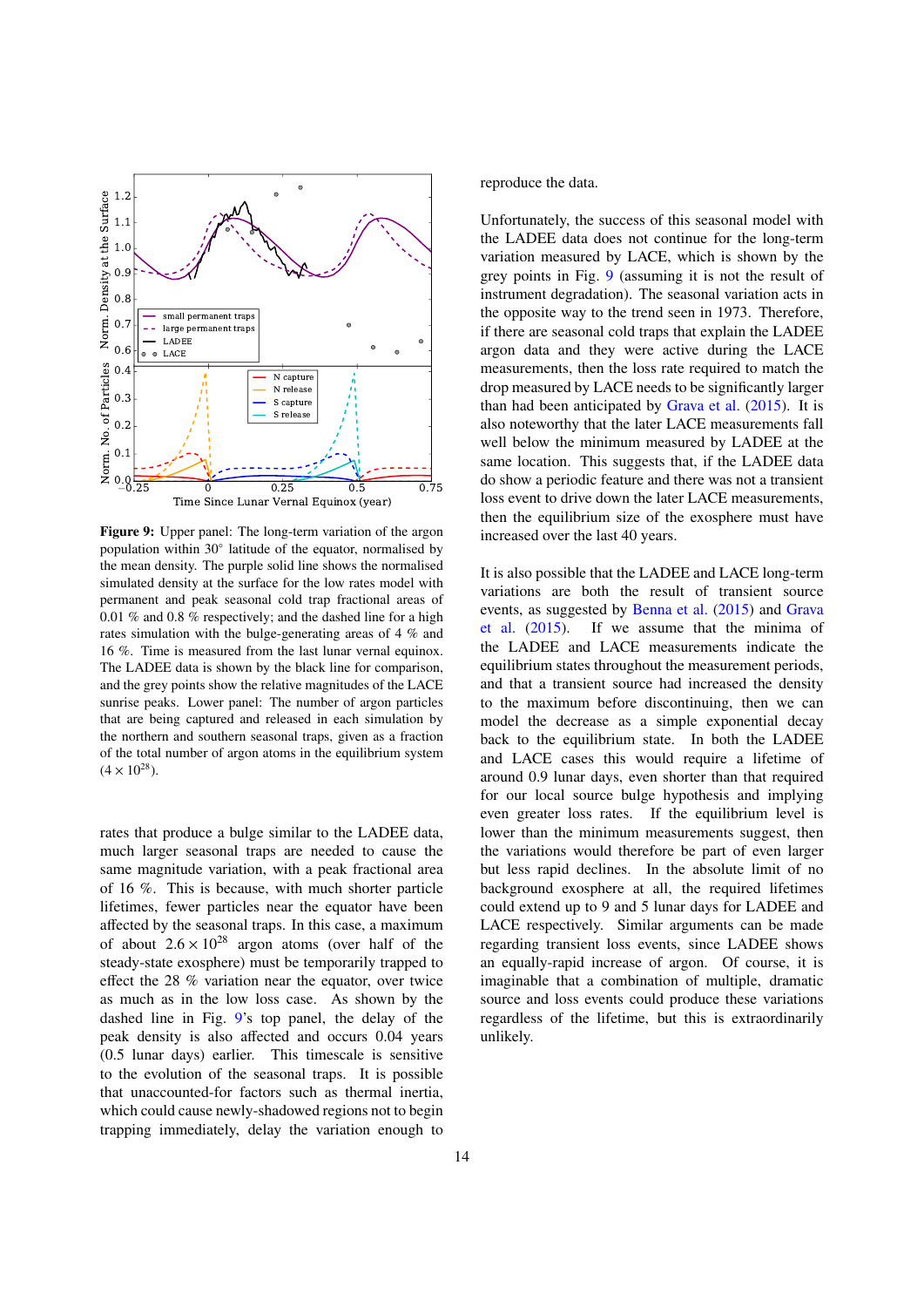# 5. Conclusions

We have studied the LADEE measurements of the lunar argon exosphere and developed a Monte Carlo model to investigate what is implied about the sources, sinks and surface interactions in the system. The extrapolation of simulated density at an altitude of 60 km to density at the surface is fitted to within 12 % everywhere using a model of two Chamberlain distributions with different temperatures. From this altitude, using a single Chamberlain distribution or its first order approximation can lead to overestimates greater than a factor of 3. These errors can be much larger for extrapolations from higher altitudes. This model fits the LADEE data well, suggesting that simple thermal desorption dominates the release energetics of exospheric argon.

The distribution with local time of day of the argon density in the exosphere is very sensitive to the nature of the interactions with the surface. Apart from an offset in amplitude reflecting the higher density over the maria, the highland and mare results are very similar, suggesting that the surface interactions do not differ greatly with regolith composition at equatorial latitudes. A model allowing atoms to squirrel into the regolith overnight, building up a subsurface population that is released during the following day, can reproduce the broad characteristics of the observed exosphere without the need to resort to unreasonably high and temperature-dependent desorption energies. The timing of the sunrise peak requires a residence time near sunrise of 1300 s, which corresponds to a desorption energy of 28 kJ mol<sup>−</sup><sup>1</sup> , a high but plausible value for noble gas interactions.

Of the two hypotheses that have been proposed for the origin of the argon bulge over the western maria, only the local source has the potential to explain this feature, with the added motivation of the near-surface overabundance of potassium. Our simulations with this model can reproduce the observed size, shape, and position of the bulge at all local times of day. However, this requires a mean lifetime for argon atoms in the exospheric system of only 1.4 lunar days, corresponding to a high equilibrium source (and loss) rate of  $1.1 \times 10^{22}$  atoms s<sup>-1</sup>. To achieve this, our model needs permanent cold trans that have a total model needs permanent cold traps that have a total area comparable with the PSRs measured at Diviner's resolution, or a more highly localised source. Models that try to create the argon bulge by encouraging atoms to hop either more frequently or higher founder because they naturally lead to a short-lived feature through the night that is replaced by a local deficit in the argon density after sunrise.

The long-term variation in the global argon density seen by LADEE can be elegantly explained by the periodic behaviour of seasonal cold traps. The details of how large they need to be depend upon the size of the permanent cold traps. For the large traps that we find necessary to reproduce the bulge, extremely large seasonal traps are required that cover an additional 16 % of the polar regions at their peak. The time lag of the peak density in the data is reproduced naturally by the model for small cold traps and low rates. It is slightly offset in the high rate case, which might be explained by effects such as thermal inertia. However, the long-term decrease seen by LACE in 1973, if real, requires something more because the seasonal variation should act in the opposite way to the observed trend. The relatively smooth variation of the argon density observed over the lifetime of LADEE suggests that significant transient release or loss events are unlikely to be the cause. Any transient source (or loss) explanation would also require high rates of source and loss for the system to return to equilibrium after the event within the measured lunar-day timescales.

Seasonal cold traps should be expected to impact other species in the exosphere in a similar way, depending on their threshold trapping temperature. If any non-radiogenic, condensible species (such as methane) [\(Hodges,](#page-15-25) [2016\)](#page-15-25) were also found to follow the variation seen for argon, then this would be strong evidence in support of the seasonal hypothesis (and vice versa), as tidal or seismic changes that might affect the argon source rate would be irrelevant for species that do not come from inside the Moon.

Experiments that could shed light on the extremely high source and loss rates that appear to be the only explanation for the bulge might be: in-situ searches for argon trapped in PSRs, although there are many uncertainties regarding how much sequestered argon would be found and at what depth [\(Schorghofer and](#page-16-14) [Taylor,](#page-16-14) [2007\)](#page-16-14); measurements of the exosphere towards the poles, where the effects that large cold traps would have on the distribution of argon with latitude would be visible; or, measurements of the late-night exosphere in the mare and highland regions. If the argon source rate does follow the near-surface potassium abundance, then the large differences in that rate should directly affect the late-night argon distributions in the two regions.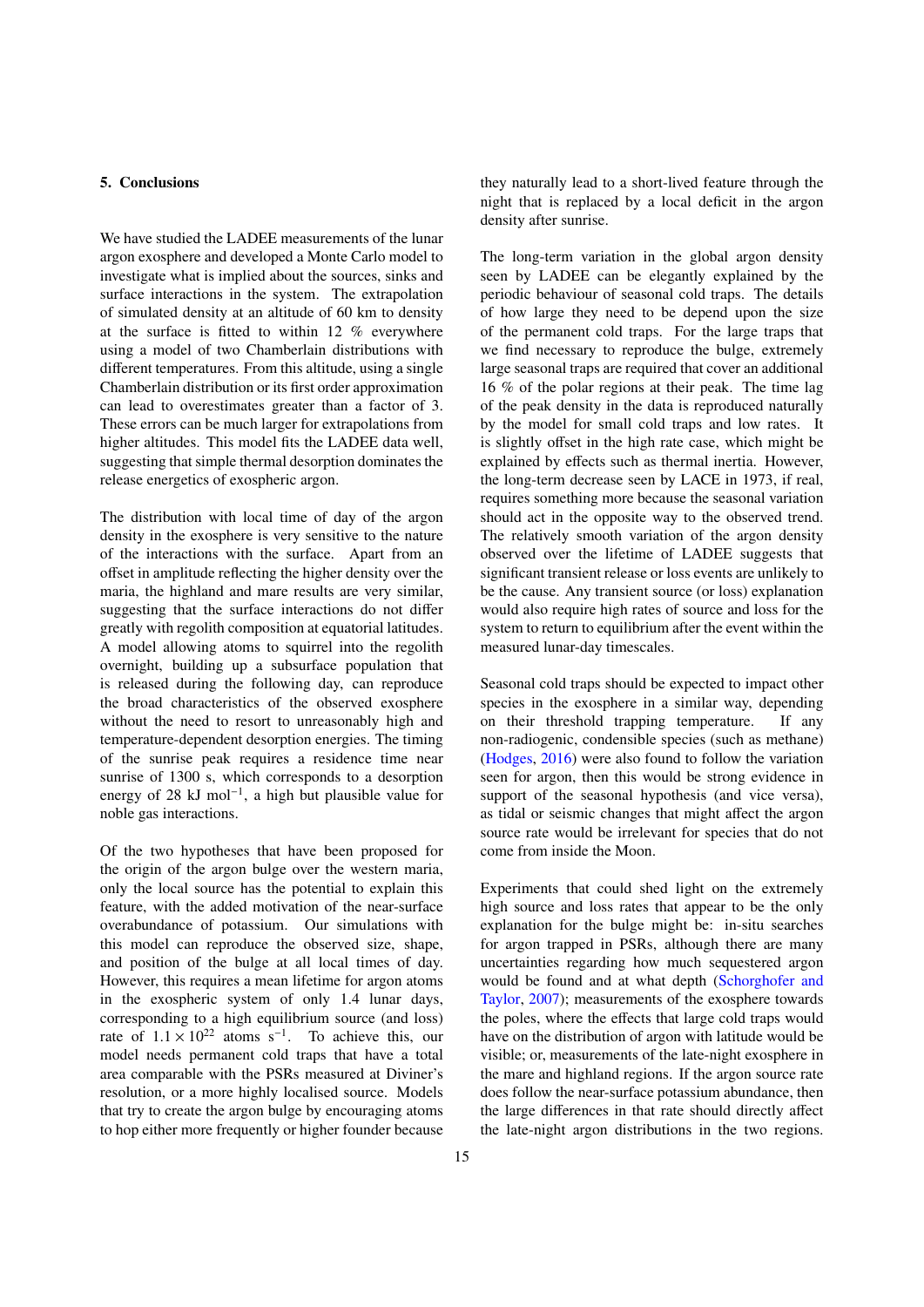This might need to be measured at the surface to detect the very low densities. Future investigations of this kind would help determine if there is indeed such a rapid turnover of argon in the lunar exosphere.

# Acknowledgements

This work was supported by the Science and Technology Facilities Council (STFC) grant ST/L00075X/1, and used the DiRAC Data Centric system at Durham University, operated by the Institute for Computational Cosmology on behalf of the STFC DiRAC HPC Facility (www.dirac.ac.uk). This equipment was funded by BIS National E-infrastructure capital grant ST/K00042X/1, STFC capital grants ST/H008519/1 and ST/K00087X/1, STFC DiRAC Operations grant ST/K003267/1 and Durham University. DiRAC is part of the National E-Infrastructure. J.A.K. is funded by STFC grant ST/N50404X/1. The LADEE and Diviner data were obtained from the NASA Planetary Data System. We thank Mehdi Benna for helpful comments regarding the processing of the LADEE data and instrument background.

#### References

- <span id="page-15-11"></span>Archinal, B. A., A'Hearn, M. F., Bowell, E., Conrad, A., Consolmagno, G. J., Courtin, R., Fukushima, T., Hestroffer, D., Hilton, J. L., Krasinsky, G. A., Neumann, G., Oberst, J., Seidelmann, P. K., Stooke, P., Tholen, D. J., Thomas, P. C., Williams, I. P., Feb. 2011. Report of the IAU Working Group on Cartographic Coordinates and Rotational Elements: 2009. Celestial Mechanics and Dynamical Astronomy 109, 101–135.
- <span id="page-15-24"></span>Arnold, J. R., Sep. 1979. Ice in the lunar polar regions. J. Geophys. Res.84, 5659–5668.
- <span id="page-15-4"></span>Benna, M., Mahaffy, P. R., Halekas, J. S., Elphic, R. C., Delory, G. T., May 2015. Variability of helium, neon, and argon in the lunar exosphere as observed by the LADEE NMS instrument. Geophys. Res. Lett.42, 3723–3729.
- <span id="page-15-16"></span>Bernatowicz, T. J., Podosek, F. A., 1991. Argon adsorption and the lunar atmosphere. In: Ryder, G., Sharpton, V. L. (Eds.), Lunar and Planetary Science Conference Proceedings. Vol. 21 of Lunar and Planetary Science Conference Proceedings. pp. 307–313.
- <span id="page-15-14"></span>Brinkmann, R. T., Apr. 1970. Departures from Jeans' escape rate for H and He in the Earth's atmosphere. Planet. Space Sci.18, 449–478.
- <span id="page-15-8"></span>Butler, B. J., Aug. 1997. The migration of volatiles on the surfaces of Mercury and the Moon. J. Geophys. Res.102, 19283–19292.
- <span id="page-15-9"></span>Chamberlain, J. W., Aug. 1963. Planetary coronae and atmospheric evaporation. Planet. Space Sci.11, 901–960.
- <span id="page-15-12"></span>Chaufray, J.-Y., Retherford, K. D., Gladstone, G. R., Hurley, D. M., Hodges, R. R., Jun. 2009. Lunar Argon Cycle Modeling. In: Lunar Reconnaissance Orbiter Science Targeting Meeting. Vol. 1483 of LPI Contributions. pp. 22–23.
- <span id="page-15-17"></span>Cheek, L. C., Donaldson Hanna, K. L., Pieters, C. M., Head, J. W., Whitten, J. L., Sep. 2013. The distribution and purity of anorthosite across the Orientale basin: New perspectives from Moon Mineralogy Mapper data. Journal of Geophysical Research (Planets) 118, 1805–1820.
- <span id="page-15-13"></span>Crider, D. H., Vondrak, R. R., Nov. 2000. The solar wind as a possible source of lunar polar hydrogen deposits. J. Geophys. Res.105, 26773–26782.
- <span id="page-15-18"></span>Dohnalek, Z., Scott Smith, R., Kay, B. D., 2002. Adsorption ´ Dynamics and Desorption Kinetics of Argon and Methane on MgO(100). The Journal of Physical Chemistry B 106, 8360–8366.
- <span id="page-15-19"></span>Dunne, J. A., Mariwala, R., Rao, M., Sircar, S., Gorte, R. J., Myers, A. L., 1996. Calorimetric Heats of Adsorption and Adsorption Isotherms. 1. O2, N2, Ar, CO2, CH4, C2H6, and SF6 on Silicalite. Langmuir 12 (24), 5888–5895.
- <span id="page-15-3"></span>Elphic, R. C., Delory, G. T., Hine, B. P., Mahaffy, P. R., Horanyi, M., Colaprete, A., Benna, M., Noble, S. K., Dec. 2014. The Lunar Atmosphere and Dust Environment Explorer Mission. Space Sci. Rev.185, 3–25.
- <span id="page-15-20"></span>Farrell, W. M., Hurley, D. M., Esposito, V. J., Loeffler, M. J., McLain, J. L., Orlando, T. M., Hudson, R. L., Killen, R. M., Zimmerman, M. I., Nov. 2015. The Role of Crystal Defects in the Retention of Volatiles at Airless Bodies. In: Space Weathering of Airless Bodies: An Integration of Remote Sensing Data, Laboratory Experiments and Sample Analysis Workshop. Vol. 1878 of LPI Contributions. p. 2037.
- <span id="page-15-26"></span>Giorgini, J. D., Aug. 2015. Status of the JPL Horizons Ephemeris System. IAU General Assembly 22, 2256293.
- <span id="page-15-6"></span>Grava, C., Chaufray, J.-Y., Retherford, K. D., Gladstone, G. R., Greathouse, T. K., Hurley, D. M., Hodges, R. R., Bayless, A. J., Cook, J. C., Stern, S. A., Jul. 2015. Lunar exospheric argon modeling. Icarus255, 135–147.
- <span id="page-15-10"></span>Halekas, J. S., Poppe, A. R., Farrell, W. M., McFadden, J. P., Jun. 2016. Structure and composition of the distant lunar exosphere: Constraints from ARTEMIS observations of ion acceleration in time-varying fields. Journal of Geophysical Research (Planets) 121, 1102–1115.
- <span id="page-15-22"></span>Head-Gordon, M., Tully, J. C., Schlichting, H., Menzel, D., 1991. The coverage dependence of the sticking probability of Ar on Ru(001). J. Chem. Phys.95, 9266.
- <span id="page-15-7"></span>Hodges, R. R., Jan. 1980a. Methods for Monte Carlo simulation of the exospheres of the moon and Mercury. J. Geophys. Res.85, 164–170.
- <span id="page-15-21"></span>Hodges, R. R., Mar. 1982. Adsorption of Exospheric ARGON-40 in Lunar Regolith. In: Lunar and Planetary Science Conference. Vol. 13 of Lunar and Planetary Science Conference. pp. 329–330.
- <span id="page-15-25"></span>Hodges, R. R., Jul. 2016. Methane in the lunar exosphere: Implications for solar wind carbon escape. Geophys. Res. Lett.43, 6742–6748.
- <span id="page-15-5"></span>Hodges, R. R., Mahaffy, P. R., Jan. 2016. Synodic and semiannual oscillations of argon-40 in the lunar exosphere. Geophys. Res. Lett.43, 22–27.
- <span id="page-15-2"></span>Hodges, Jr., R. R., Sep. 1975. Formation of the lunar atmosphere. Moon 14, 139–157.
- <span id="page-15-23"></span>Hodges, Jr., R. R., 1980b. Lunar cold traps and their influence on argon-40. In: Bedini, S. A. (Ed.), Lunar and Planetary Science Conference Proceedings. Vol. 11 of Lunar and Planetary Science Conference Proceedings. pp. 2463–2477.
- <span id="page-15-1"></span>Hodges, Jr., R. R., Johnson, F. S., 1968. Lateral transport in planetary exospheres. J. Geophys. Res.73, 7307.
- <span id="page-15-0"></span>Hoffman, J. H., Hodges, Jr., R. R., Johnson, F. S., Evans, D. E., 1973. Lunar atmospheric composition results from Apollo 17. In: Lunar and Planetary Science Conference Proceedings. Vol. 4 of Lunar and Planetary Science Conference Proceedings. p. 2865.
- <span id="page-15-15"></span>Hurley, D. M., Sarantos, M., Grava, C., Williams, J.-P., Retherford,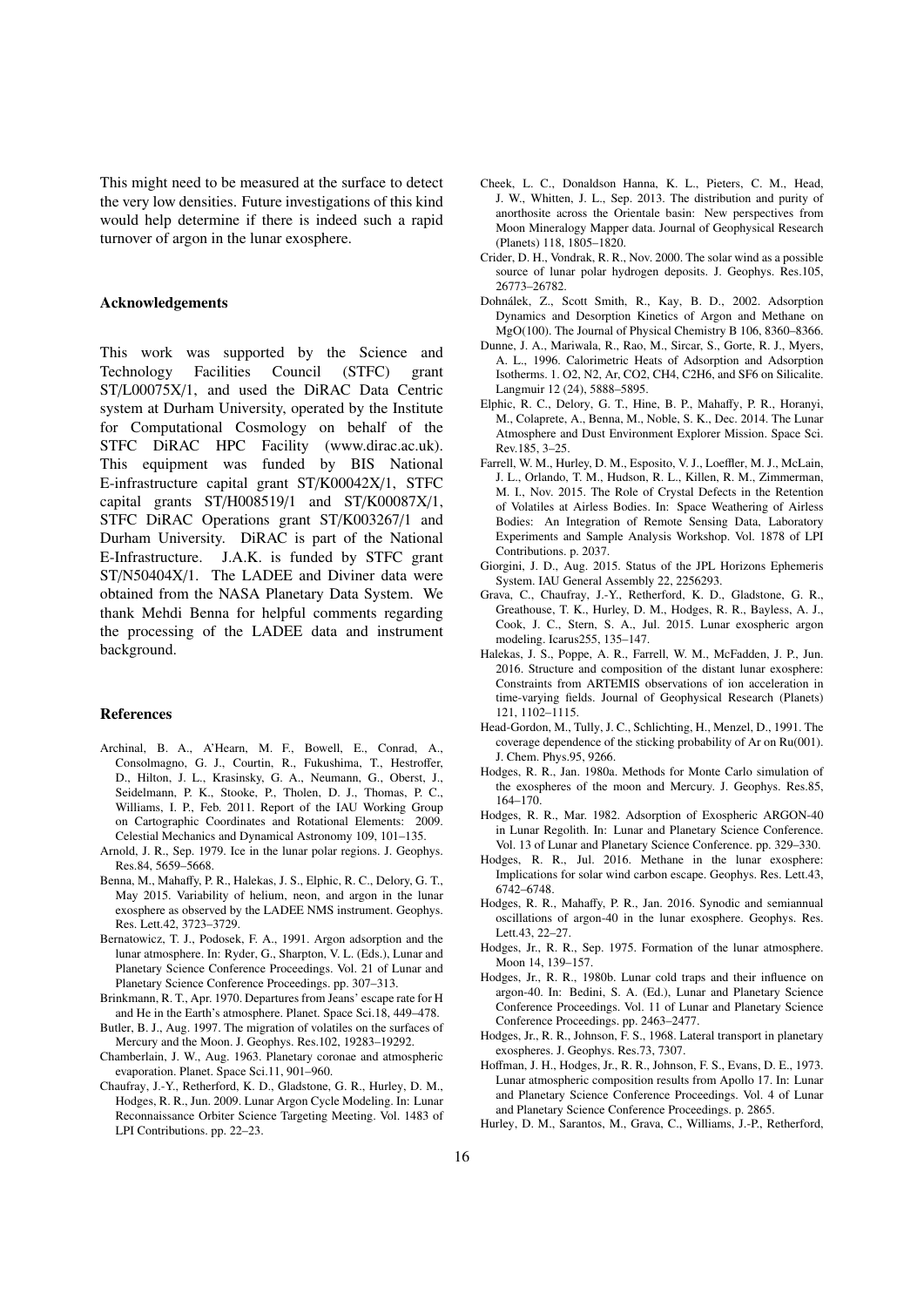K. D., Siegler, M., Greenhagen, B., Paige, D., Jul. 2015. An analytic function of lunar surface temperature for exospheric modeling. Icarus255, 159–163.

- <span id="page-16-7"></span>Jolliff, B. L., Gillis, J. J., Haskin, L. A., Korotev, R. L., Wieczorek, M. A., Feb. 2000. Major lunar crustal terranes: Surface expressions and crust-mantle origins. J. Geophys. Res.105, 4197–4216.
- <span id="page-16-9"></span>Killen, R. M., Sep. 2002. Source and maintenance of the argon atmospheres of Mercury and the Moon. Meteoritics and Planetary Science 37, 1223–1231.
- <span id="page-16-5"></span>Lawrence, D. J., Feldman, W. C., Barraclough, B. L., Binder, A. B., Elphic, R. C., Maurice, S., Thomsen, D. R., Sep. 1998. Global Elemental Maps of the Moon: The Lunar Prospector Gamma-Ray Spectrometer. Science 281, 1484.
- <span id="page-16-3"></span>Mahaffy, P. R., Richard Hodges, R., Benna, M., King, T., Arvey, R., Barciniak, M., Bendt, M., Carigan, D., Errigo, T., Harpold, D. N., Holmes, V., Johnson, C. S., Kellogg, J., Kimvilakani, P., Lefavor, M., Hengemihle, J., Jaeger, F., Lyness, E., Maurer, J., Nguyen, D., Nolan, T. J., Noreiga, F., Noriega, M., Patel, K., Prats, B., Quinones, O., Raaen, E., Tan, F., Weidner, E., Woronowicz, M., Gundersen, C., Battel, S., Block, B. P., Arnett, K., Miller, R., Cooper, C., Edmonson, C., Dec. 2014. The Neutral Mass Spectrometer on the Lunar Atmosphere and Dust Environment Explorer Mission. Space Sci. Rev.185, 27–61.
- <span id="page-16-17"></span>Matsuhashi, H., Tanaka, T., Arata, K., 2001. Measurement of Heat of Argon Adsorption for the Evaluation of Relative Acid Strength of Some Sulfated Metal Oxides and H-type Zeolites. J. Phys. Chem. B 105 (40).
- URL <http://pubs.acs.org/doi/pdf/10.1021/jp0118017>
- <span id="page-16-4"></span>Mazarico, E., Neumann, G. A., Smith, D. E., Zuber, M. T., Torrence, M. H., Nov. 2011. Illumination Conditions of the Lunar Poles to 65 Degrees Latitude from Lunar Orbiter Laser Altimeter Data. LPI Contributions 1646, 51.
- <span id="page-16-19"></span>Paige, D. A., Hayne, P. O., Siegler, M. A., Smith, D. E., Zuber, M. T., Neumann, G. A., Mazarico, E. M., Denevi, B. W., Solomon, S. C., Mar. 2014. Dark Surface Deposits in the North Polar Region of Mercury: Evidence for Widespread Small-Scale Volatile Cold Traps. In: Lunar and Planetary Science Conference. Vol. 45 of Lunar and Planetary Science Conference. p. 2501.
- <span id="page-16-13"></span>Poppe, A. R., Halekas, J. S., Sarantos, M., Delory, G. T., Sep. 2013. The self-sputtered contribution to the lunar exosphere. Journal of Geophysical Research (Planets) 118, 1934–1944.
- <span id="page-16-10"></span>Prettyman, T. H., Hagerty, J. J., Elphic, R. C., Feldman, W. C., Lawrence, D. J., McKinney, G. W., Vaniman, D. T., Dec. 2006. Elemental composition of the lunar surface: Analysis of gamma ray spectroscopy data from Lunar Prospector. Journal of Geophysical Research (Planets) 111 (E10), E12007.
- <span id="page-16-14"></span>Schorghofer, N., Taylor, G. J., Feb. 2007. Subsurface migration of H2O at lunar cold traps. Journal of Geophysical Research (Planets) 112, E02010.
- <span id="page-16-6"></span>Smith, G. R., Shemansky, D. E., Broadfoot, A. L., Wallace, L., Aug. 1978. Monte Carlo modeling of exospheric bodies - Mercury. J. Geophys. Res.83, 3783–3790.
- <span id="page-16-0"></span>Stern, S. A., 1999. The lunar atmosphere: History, status, current problems, and context. Reviews of Geophysics 37, 453–492.
- <span id="page-16-20"></span>Teodoro, L. F. A., Lawrence, D. J., Eke, V. R., Elphic, R. E., Feldman, W. C., Maurice, S., Siegler, M. A., Paige, D. A., Jan. 2015. The Local-time variations of Lunar Prospector epithermal-neutron data. ArXiv e-prints.
- <span id="page-16-15"></span>Vasavada, A. R., Bandfield, J. L., Greenhagen, B. T., Hayne, P. O., Siegler, M. A., Williams, J.-P., Paige, D. A., Apr. 2012. Lunar equatorial surface temperatures and regolith properties from the Diviner Lunar Radiometer Experiment. Journal of Geophysical Research (Planets) 117, 0.
- <span id="page-16-1"></span>Watson, K., Murray, B. C., Brown, H., Sep. 1961. The behavior of volatiles on the lunar surface. J. Geophys. Res.66, 3033–3045.
- <span id="page-16-18"></span>Wieczorek, M. A., Jolliff, B. L., Khan, A., Pritchard, M. E., Weiss, B. P., Williams, J. G., Hood, L. L., Righter, K., Neal, C. R., Shearer, C. K., McCallum, I. S., Tompkins, S., Hawke, B. R., Peterson, C., Gillis, J. J., Bussey, B., 2006. The Constitution and Structure of the Lunar Interior. Rev. Min. Geochem. 60, 221–364.
- <span id="page-16-2"></span>Wieler, R., Heber, V. S., Apr. 2003. Noble Gas Isotopes on the Moon. Space Sci. Rev.106, 197–210.
- <span id="page-16-12"></span>Zhu, M.-H., Chang, J., Xie, M., Fritz, J., Fernandes, V. A., Ip, W.-H., Ma, T., Xu, A., May 2015. The uniform K distribution of the mare deposits in the Orientale Basin: Insights from Chang'E-2 gamma-ray spectrometer. Earth and Planetary Science Letters 418, 172–180.
- <span id="page-16-11"></span>Zhu, M.-H., Ma, T., Chang, J., Tang, Z., Ip, W.-H., Xu, A., Nov. 2011. Lunar potassium distribution: Results from Chang'E-1 gamma ray spectrometer. Science China Physics, Mechanics, and Astronomy 54, 2083–2090.

#### <span id="page-16-8"></span>A. Theory and Derivations

This appendix contains the derivation of the hop trajectory and time of flight equations. Also included are details of the 'simulation-fit' altitude model described in Section [2.1](#page-2-2) and a short calculation concerning the squirrelling mechanism described in Section [3.](#page-5-0)

#### *A.1. Notation*

Figs.  $A.10(a)$  $A.10(a)$  and (b) show all the relevant notation for a particle's hop. We use standard polar coordinates  $\theta$  and  $\phi$ , with colatitude  $\theta = 0$  at the north pole, and standard selenographic longitude  $\phi = 0$  at the midpoint of the Moon as viewed from Earth. The local time of day, point (noon, where  $\phi' = 0$ ). To account for libration,<br>the longitude of the sub-solar point  $\phi$  is calculated ', is given by the longitude relative to the sub-solar the longitude of the sub-solar point,  $\phi_{ss}$ , is calculated from JPL HORIZONS ephemerides [\(Giorgini,](#page-15-26) [2015\)](#page-15-26) (latitude variations are ignored). The time of day is then simply  $\phi' = \phi - \phi_{ss}$ . If we had ignored libration, then<br>errors of over 3° would have been introduced for some errors of over 3◦ would have been introduced for some local times of day.

#### <span id="page-16-16"></span>*A.2. Hop Trajectory*

Starting from the initial position and velocity of a particle, we can calculate the landing position (or the position at any altitude) by first finding the parameters of the elliptical path, shown in Fig.  $A.10(a)$  $A.10(a)$ . The vis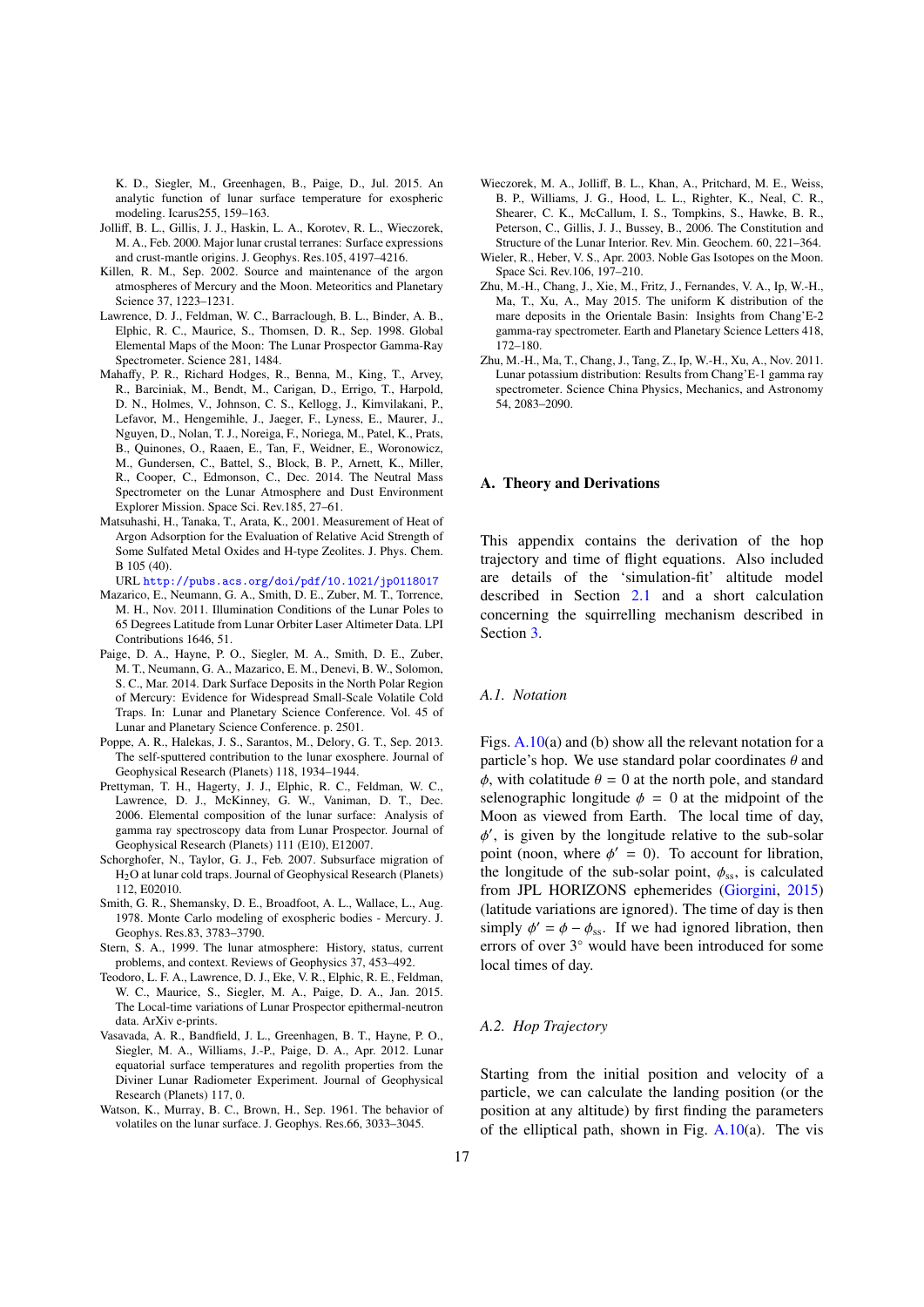<span id="page-17-0"></span>

**Figure A.10:** The notation for the dimensions, angles and areas: (a)  $a, b$ , and  $e$  are the semi-major axis, semi-minor axis, and eccentricity of the ellipse.  $\theta$  and *E* are the true anomaly and mean anomaly of the object at a distance *r* from the focus;  $\psi$  and *E'* are the incomplementary angle  $\alpha$  is the area of the outlined their complementary angles.  $\alpha$  and  $\nu_0$  give the velocity of the object;  $\alpha'$  is the complementary angle.  $A_{\psi}$  is the area of the outlined<br>triangle + ellinge section:  $A_{\psi}$ ,  $A_{\psi}$  and  $A_{\psi}$  are the areas of triangle + ellipse section;  $A_1$ ,  $A_2$ ,  $A_3$ , and  $A_4$  are the areas of the same-colour-shaded sections. The Moon is shown by the dashed circle; the blue points mark the start and end of a particle's hop. (b) The subscript 0 denotes the initial position.  $\eta$  is the direction west from north of the particle's initial velocity.  $\epsilon$  is the difference in longitude and  $\delta$  is the total angle between the start and end points.

viva equation gives the semi-major axis, *a*, in terms of the speed, *v*:

$$
v^2 = GM\left(\frac{2}{r} - \frac{1}{a}\right) \quad \Rightarrow \quad a = \left(\frac{2}{r} - \frac{v^2}{GM}\right)^{-1}, \quad \text{(A.1)}
$$

and the ellipticity,  $e$ , is found from the velocity angle  $\alpha'$ :

$$
\sin(\alpha') = \frac{r\dot{\psi}}{v} = \sqrt{\frac{a^2(1 - e^2)}{2ar - r^2}}
$$
 (A.2)

$$
\Rightarrow \qquad e = \sqrt{1 - \left(\frac{2ar - r^2}{a^2}\right) \sin^2(\alpha')} \quad . \tag{A.3}
$$

The equation for an elliptical path can then be rearranged to give the angle  $\psi$  in terms of *a* and *e*:

$$
r(\psi) = \frac{a(1 - e^2)}{1 - e \cos(\psi)}
$$
 (A.4)

$$
\Rightarrow \qquad \psi = \cos^{-1}\left[\frac{1}{e}\left(1 - \frac{a(1 - e^2)}{r}\right)\right]. \tag{A.5}
$$

In Fig. [A.10\(](#page-17-0)b), the angles  $\delta$  and  $\epsilon$  can be calculated along with the landing coordinates  $\theta$  and  $\phi$ . At the start of the hop ( $\psi = \frac{1}{2}\delta$ ), Eqn. [\(A.5\)](#page-17-1) becomes

$$
\delta = 2\cos^{-1}\left[\frac{1}{e}\left(1 - \frac{a(1 - e^2)}{R}\right)\right],\tag{A.6}
$$

where *R* is the radius of the Moon.

The spherical cosine rule gives:

$$
\theta = \cos^{-1} \left[ \cos(\theta_0) \cos(\delta) + \sin(\theta_0) \sin(\delta) \cos(\eta) \right] .
$$
 (A.7)

Using the cosine rule again, but with  $\epsilon$  instead of  $\eta$ , gives

$$
\epsilon = \cos^{-1}\left(\frac{\cos(\delta) - \cos(\theta)\cos(\theta_0)}{\sin(\theta)\sin(\theta_0)}\right). \tag{A.8}
$$

<span id="page-17-1"></span>Then  $\phi$  is simply given by

$$
\phi = \begin{cases} \phi_0 + \epsilon & \eta > \pi \\ \phi_0 - \epsilon & \eta < \pi \end{cases}
$$
 (A.9)